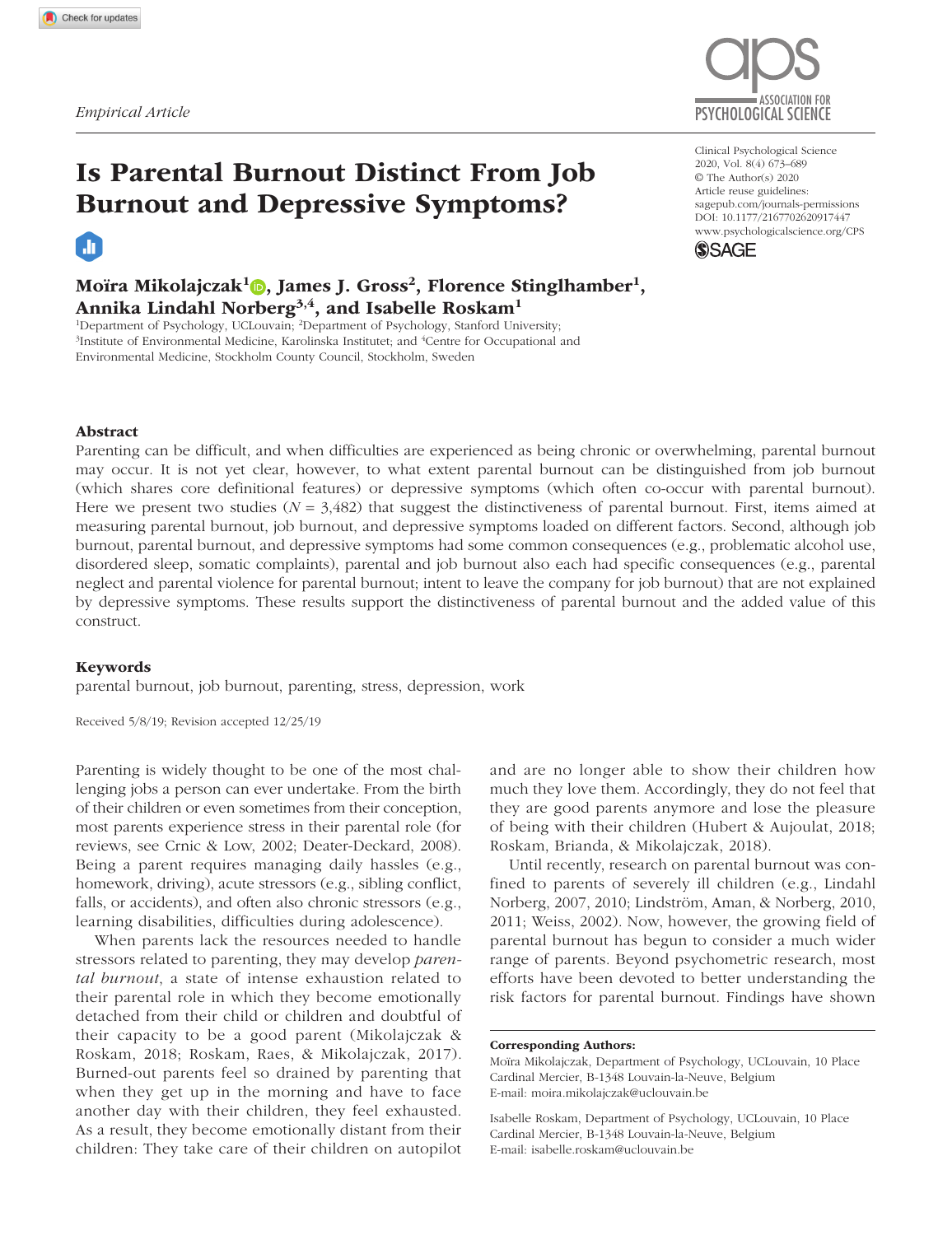that parents are at greatest risk when they aim to be perfect parents (Kawamoto, Furutani, & Alimardani, 2018), are neurotic or lack emotion and stress-management abilities (Lebert-Charron, Dorard, Boujut, & Wendland, 2018; Le Vigouroux, Scola, Raes, Mikolajczak, & Roskam, 2017; Mikolajczak, Raes, Avalosse, & Roskam, 2018), lack emotional or practical support from the coparent or from the social network more broadly (Lindström et al., 2011; Mikolajczak, Raes, et al., 2018; Séjourné, Sanchez-Rodriguez, Leboullenger, & Callahan, 2018), have poor child-rearing practices (Mikolajczak, Raes, et al., 2018), have children with special needs that interfere with family life (Gérain & Zech, 2018; Lindahl Norberg, 2007; Lindström et al., 2010), or work part-time or are stay-athome parents (Lebert-Charron, et al., 2018; Mehauden & Piraux, 2018; for a review of risk and protection factors for parental burnout and their respective weights, see Mikolajczak & Roskam, 2018). Researchers know much less about the consequences of parental burnout, but what is known suggests that parental burnout is a serious condition with pervasive effects on the parent (increase in addictive behaviors, sleep disorders, and family escape and suicidal ideations), on the couple (e.g., conflicts, adultery), and on the children (child neglect and violence; Mikolajczak, Brianda, Avalosse, & Roskam, 2018; Mikolajczak, Gross, & Roskam, 2019).

Although interest in parental burnout is growing rapidly (a hundred researchers from 40 countries recently formed a consortium to study parental burnout<sup>1</sup>), it is still unknown whether parental burnout is distinct from related constructs. In particular, it is unclear whether and to what extent parental burnout can be distinguished from job burnout (which shares core definitional features) or depressive symptoms (which often co-occur with parental burnout; Kawamoto et al., 2018; Lebert-Charron et al., 2018; Van Bakel, Van Engen, & Peters, 2018). At a time of unprecedented interest in parental burnout, it is crucial to assess the distinctiveness and added value of parental burnout in relation to both job burnout and depressive symptoms (Bianchi, Schonfeld, & Laurent, 2015a, 2015b, 2019; Schonfeld & Bianchi, 2016).

# Distinctiveness of Parental Burnout and Job Burnout

Job burnout results from prolonged exposure to high job demands in the absence of requisite resources (Bakker, Demerouti, & Verbeke, 2004; Demerouti, Bakker, Nachreiner, & Schaufeli, 2000; Maslach, Schaufeli & Leiter, 2001). The most widely used conception defines job burnout as a tridimensional syndrome including a state of emotional and physical exhaustion, a detached attitude toward the recipients of one's services, and a feeling of professional inadequacy that leads to a decreased sense of personal accomplishment (Maslach et al., 2001; Maslach, Jackson, & Leiter, 2010). Research has shown that job burnout is associated with a host of negative outcomes, such as sleep disorders (Armon, Shirom, Shapira, & Melamed, 2008), alcohol abuse (e.g., Ahola et al., 2006; Pedersen, Sørensen, Bruun, Christensen, & Vedsted, 2016), health deterioration (for review, see Shirom, Melamed, Toker, Berliner, & Shapira, 2005), low job satisfaction, and strong intention to leave the company (for a meta-analysis, see Alarcon, 2011).

As noted above, the dimensions of parental burnout  $(i.e.,$  exhaustion, detachment, feelings of inefficacy)<sup>2</sup> are the same as in job burnout—hence the name *burnout* but the context is different (i.e., parenting vs. job). But does the context in which burnout originates matter? To what extent does burnout remain "confined" to one sphere of life? Whether burnout is context-bound or context-free has been a topic of controversy since the very emergence of the job-burnout construct (e.g., Kristensen, Borritz, Villadsen, & Christensen, 2005; Maslach et al., 2001; Pines & Aronson, 1981). Some researchers have viewed burnout as a context-free phenomenon: a state of mental, emotional, and physical exhaustion that would be evident in all spheres of life (e.g., Malach-Pines, 2005; Pines & Aronson, 1981). Others have viewed it as a contextbound phenomenon (Bakker et al., 2000; Schaufeli, Leiter, & Maslach, 2009).

Deciding whether burnout is context-bound or contextfree requires that researchers investigate burnout in two clearly differentiated but equally important contexts (e.g., job and parenting) in the same study using validated and structurally similar instruments (e.g., for job burnout, the Maslach Burnout Inventory, or MBI, Maslach et al., 2010; and for parental burnout, the Parental Burnout Inventory, or PBI, Roskam et al., 2017). The recent development and validation of the PBI made that possible. If burnout is context-free (i.e., originates in one sphere of life but then equally affects all spheres of life), then job-burnout and parental-burnout items should load on the same latent variable. They should also have similar consequences on the parents, their spouse, their children, and their work. In this case, the construct–diagnosis of parental burnout would have no added value. By contrast, if burnout is context-bound (i.e., originates in one sphere of life and expresses itself more strongly in that sphere), then job-burnout and parental-burnout items should load on different factors. If so, these two constructs–diagnoses might be expected to have at least partially distinct consequences.

# Distinctiveness of Parental and Job Burnout in Relation to Depressive Symptoms

Depressive symptoms include a pervasive sadness or a markedly diminished interest or pleasure in all or almost all activities and is associated with several other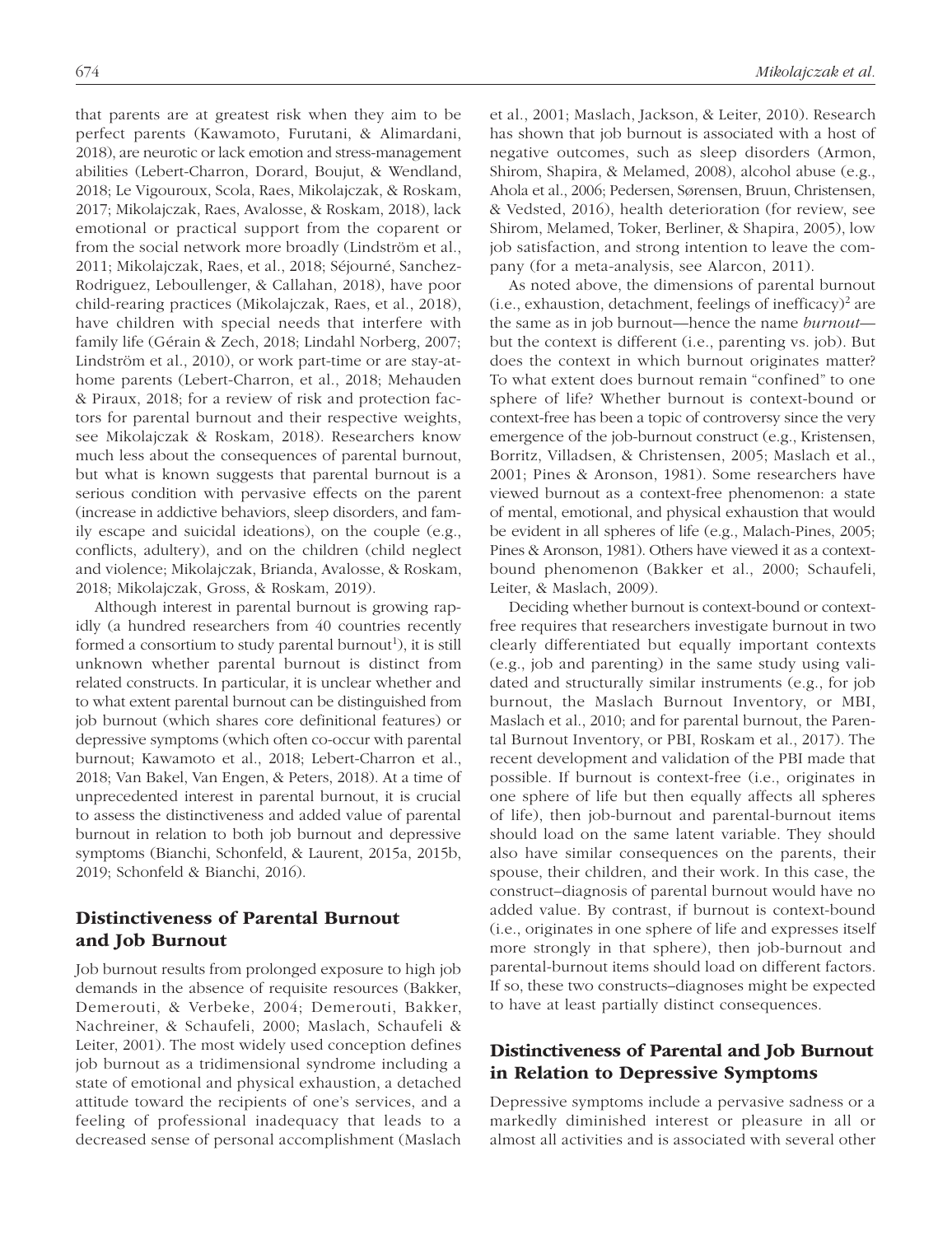symptoms, such as feelings of worthlessness or excessive guilt, difficulties concentrating or indecisiveness, psychomotor agitation or retardation, fatigue, insomnia or hypersomnia, weight gain or weight loss, and recurrent thoughts of death (International Classification of Disorders, or ICD-10, World Health Organization, 1993; fifth edition of the *Diagnostic and Statistical Manual of Mental Disorders*, or *DSM–5*, American Psychiatric Association, 2013). According to both the *DSM–5* and the ICD-10, depressive symptoms are pervasive and uncontextualized (the ICD-10 says that "the lowered mood varies little from day to day, and is often unresponsive to circumstances, yet may show a characteristic diurnal variation as the day goes on," p. 95) and are measured accordingly in all the most widely used inventories of depressive symptoms (e.g., Beck Depression Inventory, Beck, Steer, & Carbin, 1988; Center for Epidemiologic Studies Depression Scale, Radloff, 1977; Hospital Anxiety and Depression Scale, Zigmond & Snaith, 1983; Hamilton Depression Rating Scale, Hamilton, 1960; Patient Health Questionnaire–Depression, or PHQ, Kroenke et al., 2009).

Research has shown that depressive symptoms (and not only major depression) are associated with negative outcomes (Katon, 2003), some of which are common with burnout, such as sleep disorders (for a meta-analysis, see Tsuno, Besset, & Ritchie, 2005), alcohol abuse (for a meta-analysis, see Lai, Cleary, Sitharthan, & Hunt, 2015), health deterioration (e.g., Moussavi et al., 2007), or couple conflicts (e.g., Shelton & Harold, 2008). These common consequences make it all the more important to investigate the separability of parental burnout, job burnout, and depression.

If burnout turns out to be context-free, it could be difficult to distinguish it from depression (Bianchi et al., 2015a; Schonfeld & Bianchi, 2016), and burnout and depression might be expected to have roughly the same consequences. Parental burnout would then have no added value over the constructs of job burnout and depression. On the contrary, if burnout is context-bound, then parental and job burnout would be expected to differ from depressive symptoms. These conditions might then have partially different consequences. If parental burnout predicts important consequences that are not predicted by job burnout or depression, then the construct would have added value, and more research into it would be warranted.

## The Present Research

The goal of the present research was to examine the distinctiveness of parental burnout in relation to job burnout and depressive symptoms. The most widely used means of examining distinctiveness between psychological constructs is factor analysis: A construct is deemed distinct from another if its indicators load on a different and interpretable factor (e.g., Kudielka, von Känel, Gander, & Fischer, 2004). Although this method is often considered sufficient, an additional and more clinically useful way to test construct distinctiveness is by assessing distinctiveness in terms of associations with other constructs (Uliaszek, 2015). Among these methods, the most clinically and practically relevant are consequences. A construct is deemed distinct from another if it has partially distinct consequences (Campbell et al., 2013). Yet it will be judged to have clinical added value only if the consequences in question are clinically important. We therefore assessed the distinctiveness of parental burnout in relation to job burnout and depressive symptoms in two ways: factorial distinctiveness and consequence distinctiveness. In Study 1, we focused on factorial distinctiveness between parental and job burnout. In Study 2, we replicated Study 1 in a different sample to further assess the distinctiveness of both forms of burnout in relation to depressive symptoms and employed a prospective design to test whether the three constructs were associated with the same or different outcomes.

Given prior work as well as theoretical considerations, we hypothesized that parental burnout would not totally overlap with job burnout or depressive symptoms. Two studies that are consistent with this expectation are the studies of Kawamoto et al. (2018) and Van Bakel et al. (2018), who found correlations of .35 and .29, respectively, between parental burnout and job burnout and of .41 and .44, respectively, between parental burnout and depression. If these constructs overlap, the correlations would have been larger (a correlation of .44 indicates that the constructs share only 19% variance). Given these results, we expected to find evidence for factorial distinctiveness between these constructs. Moreover, although we expected the three constructs to have common consequences (e.g., sleep disorders, somatic disorders, addictive behaviors), we expected that parental and job burnout would have more pronounced consequences in the specific sphere of life from which they originated. Accordingly, parental burnout would have more pronounced consequences at home and job burnout more pronounced consequences at work.

## Study 1

## *Factorial distinctiveness of parental burnout and job burnout*

In this study, we aimed to test the factorial distinctiveness of parental and job burnout using structurally similar instruments (i.e., the MBI and the PBI). If burnout is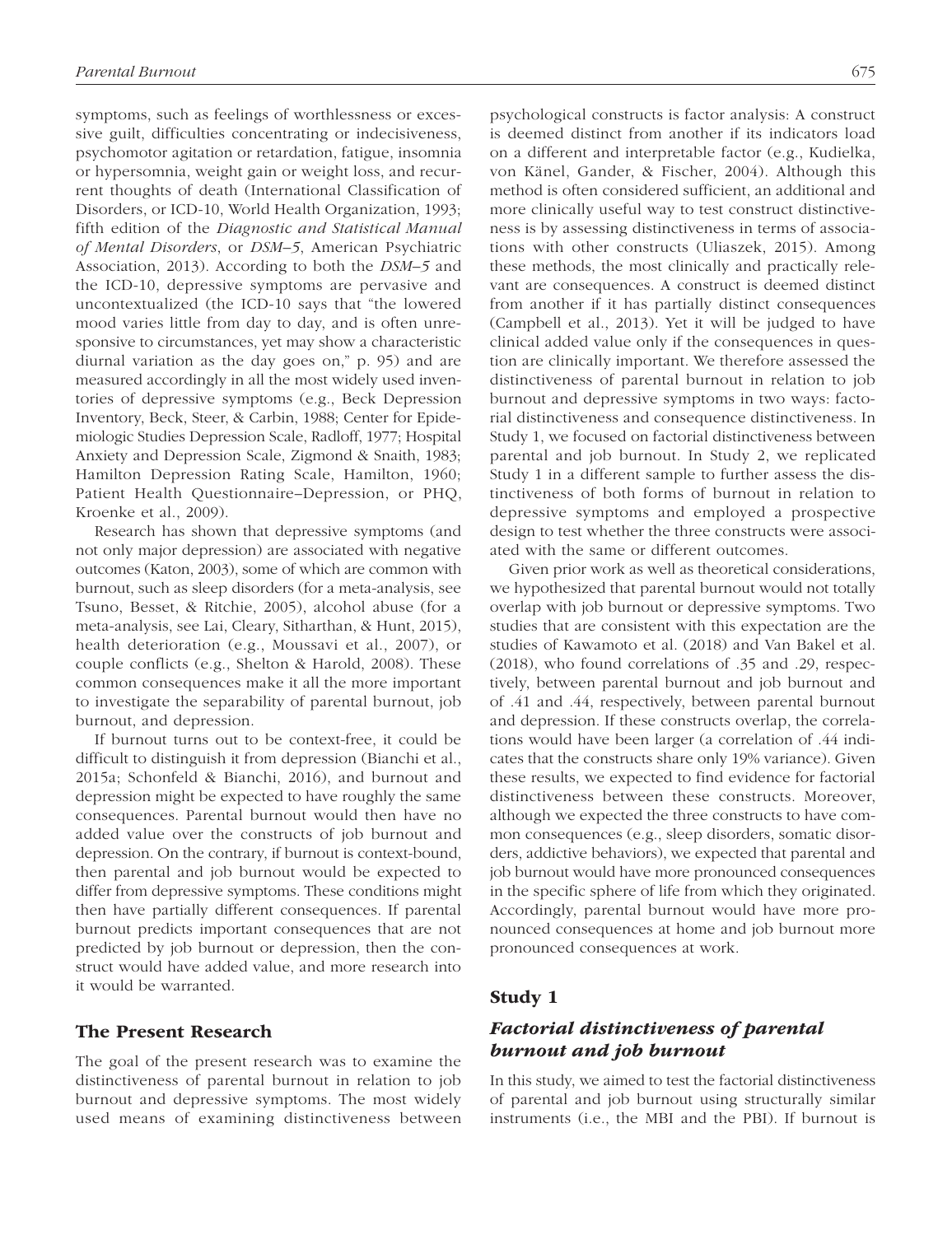context-free, then job burnout and parental burnout items should load on the same latent variable. Entering all job-burnout and parental-burnout items in the same factor analysis would give rise to three factors (Exhaustion, Detachment, Inefficacy) that would form one latent factor (Burnout). By contrast, if burnout is context-bound, then job-burnout and parental-burnout items should load on different factors. Entering all job-burnout and parentalburnout items in the same factor analysis would give rise to six factors (Exhaustion-Work, Exhaustion-Parenting, Detachment-Work, Detachment-Parenting, Inefficacy-Work, Inefficacy-Parenting) that would form two latent factors (Job Burnout and Parental Burnout). The study was approved by the Institutional Review Board and was carried out in accordance with the provisions of the Declaration of Helsinki of the World Medical Association (2013).

#### *Method*

*Participants.* Participants were informed about the survey through the network of the largest health mutual in Belgium, social networks, websites, schools, pediatricians, and word of mouth. To avoid self-selection bias, participants were not informed that the study was about parental burnout. Parents were eligible to participate only if they had at least one child still living at home. They were invited to complete the survey online on Qualtrics after giving informed consent. The informed consent they signed allowed them to withdraw at any stage of the questionnaire without having to justify their withdrawal. They were also assured that data would remain anonymous.

A sample of 2,608 French-speaking parents (78.8% women) completed the study. The women's ages ranged from 21 to 64 years (mean age = 39.31; *SD* = 7.64), and the men's ages ranged from 24 to 66 years (mean age  $=$ 43.05; *SD* = 8.48). The majority of the sample came from Belgium (96.1%), a minority from other French-speaking European countries (3.3%), and the remaining 0.6% from non-European French-speaking countries. Overall, the participants had from 1 to 10 children, ages 0 to 38 years (mean age =  $8.49$ ; *SD* =  $6.70$ ). The sample was relatively representative: 21.1% of the participants were educated to secondary level, 40.6% had a first degree from university or college, 28.9% a master's degree, and 9.3% had a PhD or MBA degree; 23% had a net monthly household income lower than  $\epsilon$ 2,499 (\$2,840), 44.2% between €2,500 and €3,999 (\$2,840–\$4,540), 23.9% between  $\text{\textsterling}4,000$  and  $\text{\textsterling}5,499$  (\$4,540–\$6,240), and 8.9% higher than  $€5,500 ($6,240)$ .

Participants who completed the questionnaire (see Measures section below) had the opportunity to enter a lottery with a chance of winning €300 (\$340), a stay for two people in a hotel, or amusement park or wellness center tickets. Participants who wished to participate in the lottery had to provide their e-mail address, but an electronic procedure ensured that the e-mail addresses were automatically disconnected from the questionnaires and directly encoded in a distinct data file.

*Measures.* Questionnaires were completed with the forced-choice option in Qualtrics, which ensured a data set with no missing values.

Parental burnout was assessed with the PBI<sup>3</sup> (Roskam et al., 2017), an adaptation of the MBI to parenting. The PBI includes 22 items that form three subscales: emotional exhaustion (8 items; e.g., "I feel emotionally drained by my parental role"), emotional distancing/ detachment (8 items; e.g., "I sometimes feel as though I am taking care of my children on autopilot," "I can no longer show my children how much I love them"), and feelings of inefficacy (6 items; e.g., "I accomplish many worthwhile things as a parent," reverse-scored). PBI items were rated on the same 7-point Likert scale as in the original MBI (0 = *never*, 1 = *a few times a year or less*, 2 = *once a month or less*, 3 = *a few times a month*,  $4 =$  *once a week*,  $5 = a$  *few times a week*,  $6 =$  *every day*). The global score (Cronbach's  $\alpha = .93$  in the present sample) was computed by summing the item scores after reversing those of the personal accomplishment factor so that higher scores indicate greater burnout.

Job burnout was assessed with the Maslach Burnout Inventory–General Survey (MBI-GS; Maslach et al., 2010). The MBI is a widely used 16-item questionnaire encompassing three factors: Emotional Exhaustion (5 items), Cynicism/Detachment (5 items), and Professional Efficacy (6 items). Items are in the form of "I feel emotionally drained from my work." The instruction is as follows: "Please read each statement carefully and decide if you ever feel this way about your job." Likerttype scales are in the form of "How often?" with a 7-point scale of frequency (0 = *never*, 1 = *a few times a year or less*, 2 = *once a month or less*, 3 = *a few times a month*,  $4 = once \space a \space week, \space 5 = a \space few \space times \space a \space week, \space 6 =$ *every day*). The global score (Cronbach's  $\alpha$  = .86 in the present sample) was computed by summing the item scores after reversing those of the Professional Efficacy factor so that higher scores indicate greater burnout.

*Statistical analyses.* The data were analyzed using both exploratory factor analyses (EFA) and confirmatory factor analyses (CFA). We randomly split the sample into two subsamples of 1,323 and 1,285 participants in order to compute EFA and CFA on two different subsamples. The reason why the subsamples do not have the same size is that the division of the sample into two subsamples was made randomly using the option "select cases – random sample of cases – approximately 50% of all cases" in SPSS.

The EFA was performed on the first subsample (1,323 parents) as follows: The 22 items of the PBI and the 16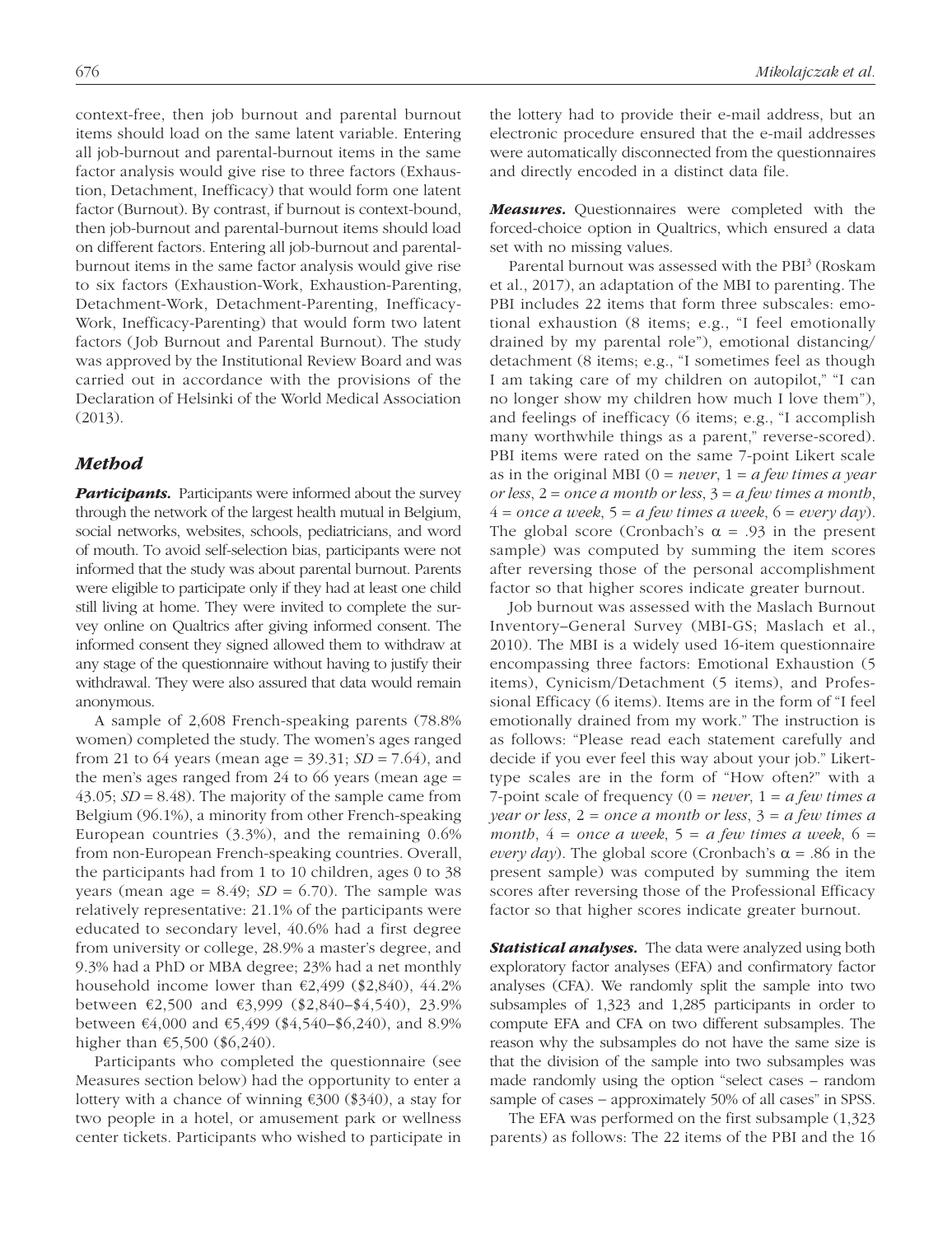items of the MBI were entered together in the analysis and subjected to EFA using maximum likelihood estimation with oblimin rotation. Most items of the MBI and PBI are similar except that they are anchored in the work and parenting contexts, respectively (e.g., "I feel emotionally drained from my work"; "I feel emotionally drained by my parental role"). Thus, if items measuring job burnout did not cluster with those measuring parental burnout, this could not be attributed to measurement differences. In the first—fully exploratory—EFA, we examined which factor solution would emerge spontaneously from the data. Thus, we neither set the number of factors to extract nor "forced" a six-factor solution; all factors with eigenvalues greater than 1 were admitted. The result of the EFA shown in the Results section corresponds to the pattern matrix of factor loadings. Second, we compared the six-factor solution that spontaneously emerged from the fully exploratory EFA with more parsimonious solutions. Indeed, if job burnout and parental burnout constructs are not really distinct from each other (or if some of their dimensions are not really distinct from each other), one would expect that solutions with a lower number of factors (in which jobburnout and parental-burnout items load on the same factor) would represent a better fit to the data. We therefore compared the six-factor solution with one-, two-, three-, four-, and five-factor solutions.

CFAs were computed on the second subsample (1,285 parents) using structural equation modeling software Stata 15 (StataCorp, College Station, TX). Analyses were conducted on the basis of the covariance matrix and using maximum likelihood estimation with Satorra-Bentler correction for nonnormal data (Satorra & Bentler, 1994); indeed, skewness and kurtosis indicated that several items displayed deviations from normality. Conceptually, these deviations from normality make sense: Like most mental health indicators, burnout is expected to present an asymmetric distribution (i.e., to be positively skewed). Several goodness-of-fit indices were used to determine the acceptability of the models: the root mean square error of approximation (RMSEA), the standardized root mean square residual (SRMR), the comparative fit index (CFI), and the Tucker-Lewis index (TLI). For CFI and TLI, values close to .90 or greater are acceptable to good. RMSEA and SRMR should preferably be less than or equal to 0.08 (Hu & Bentler, 1999).

We tested and compared three models in CFA. The first model that we tested is the model that would be expected if parental burnout and job burnout were different constructs. In this model (for a schematic representation, see Fig. 1), the 38 items of job-burnout and parental-burnout inventories formed eight latent variables:

six first-order factors (Exhaustion-Work, Detachment-Work, Inefficacy-Work, Exhaustion-Parenting, Detachment-Parenting, Inefficacy-Parenting), and these latent variables formed two second-order factors: Job Burnout (indexed by Exhaustion-Work, Detachment-Work, Inefficacy-Work) and Parental Burnout (indexed by Exhaustion-Parenting, Detachment-Parenting, Inefficacy-Parenting). The second model that we tested is an alternative model in which the 38 items of job-burnout and parental-burnout inventories formed seven latent variables: the six first-order factors described above and only one second-order factor (Burnout). The third model tested is the model that would be expected if parental burnout and job burnout formed one and the same construct: burnout. In this model (for a schematic representation, see Fig. S1 in the Supplemental Material available online), the 38 items of job-burnout and parental-burnout inventories formed four latent variables: three first-order factors: Exhaustion (indicated by the corresponding items from the MBI and the PBI), Detachment (indicated by the corresponding items from the MBI and the PBI), and Inefficacy (indicated by the corresponding items from the MBI and the PBI); all three formed one secondorder factor: Burnout.

#### *Results*

*Exploratory factor analysis.* As can be seen in Table 1, the results of the first EFA were clear: A six-factor solution spontaneously emerged from the data in which the job burnout and parental burnout items formed six different factors (Exhaustion-Work, Exhaustion-Parenting, Detachment-Work, Detachment-Parenting, Inefficacy-Work, Inefficacy-Parenting). There was only one crossloading, and it was within constructs and not between constructs. Moreover, as shown in Table S1 in the Supplemental Material, this six-factor solution clearly fit the data better in terms of  $\chi^2$  and percentage of variance explained than any more parsimonious solution, which suggests that job-burnout and parental-burnout items do not load on the same factors.

*Confirmatory factor analysis.* Given the results of the EFA, we built a first measurement model including eight latent variables: six first-order factors (Exhaustion-Work, Detachment-Work, Inefficacy-Work, Exhaustion-Parenting, Detachment-Parenting, Inefficacy-Parenting) forming two second-order factors (Job Burnout and Parental Burnout). As shown in Figure 1, the indicators of the first-order factors consisted of the items of the corresponding subscales in the MBI and PBI (five, eight, and five items and eight, six, and six items, respectively). Model fit indices indicated that this first model had good fit to the data (CFI = .94,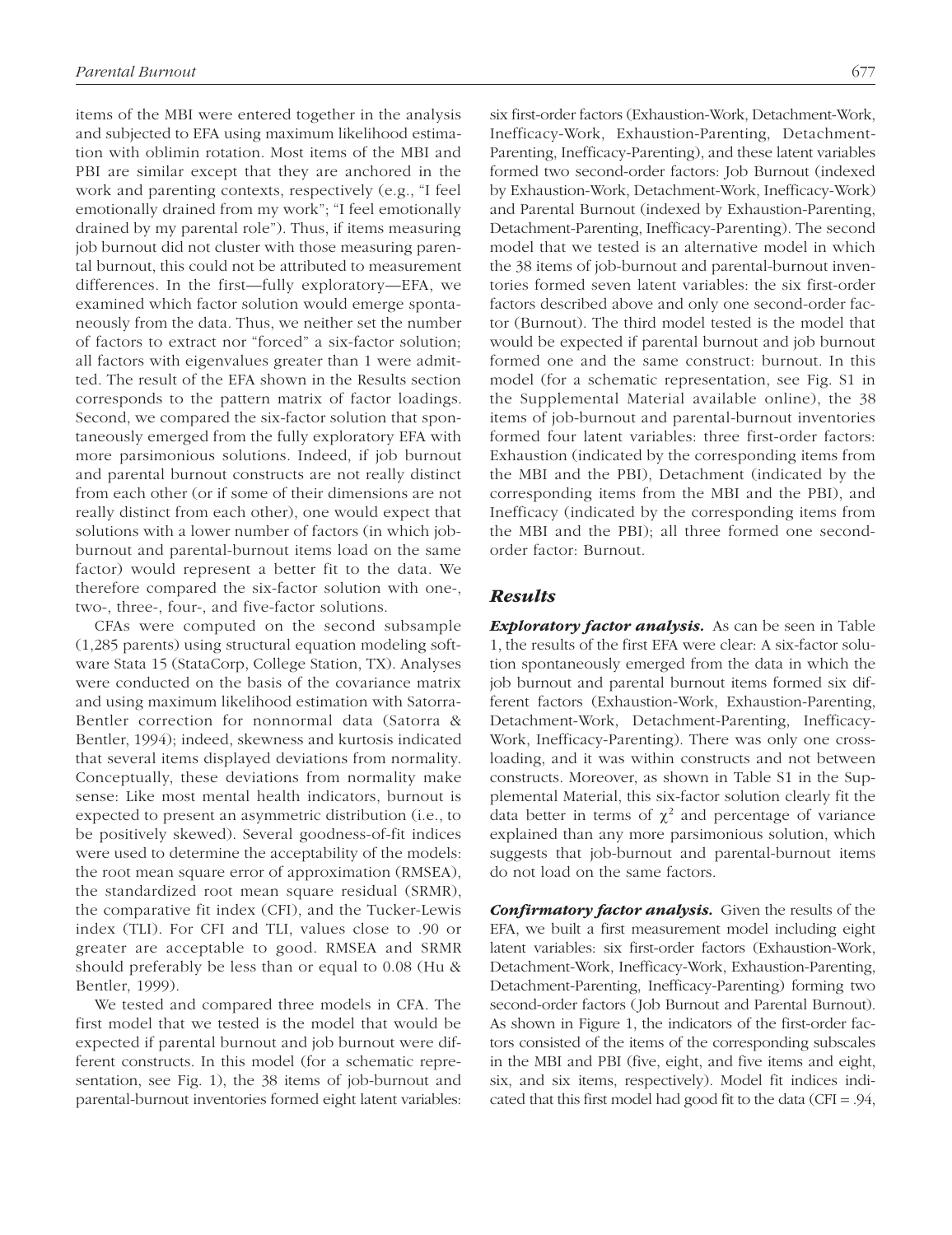

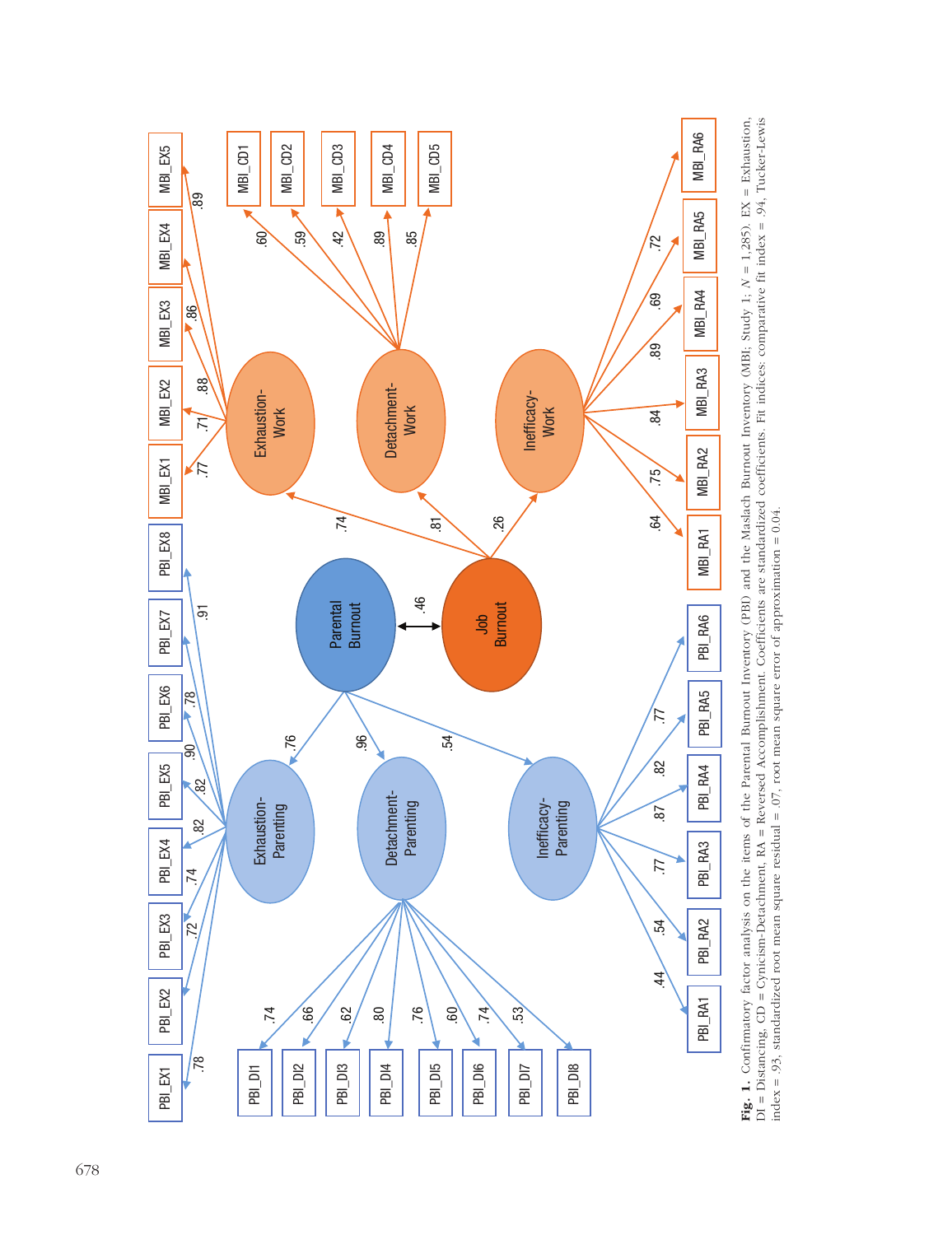Table 1. Exploratory Factor Analysis of Parental Burnout Inventory and Maslach Burnout Inventory Items (Study 1; *N* = 1,323 parents)

| Items                 | Factor 1 | Factor 2 | Factor 3 | Factor 4 | Factor 5 | Factor 6 |
|-----------------------|----------|----------|----------|----------|----------|----------|
| Exhaustion-Parenting1 | .87      | .03      | $-.06$   | .03      | $-.09$   | .02      |
| Exhaustion-Parenting2 | .85      | .01      | $-.03$   | .06      | $-.14$   | .05      |
| Exhaustion-Parenting3 | .82      | .00      | .01      | $-.03$   | .08      | .04      |
| Exhaustion-Parenting4 | .79      | $-.02$   | .00      | .00      | $-.03$   | .10      |
| Exhaustion-Parenting5 | .78      | .02      | .00      | $-.04$   | .09      | .06      |
| Exhaustion-Parenting6 | .74      | $-.02$   | .01      | $-.11$   | .15      | .02      |
| Exhaustion-Parenting7 | .72      | .03      | .02      | $-.07$   | .15      | $-.06$   |
| Exhaustion-Parenting8 | .64      | .07      | .03      | $-.01$   | .18      | $-.01$   |
| Detachment-Work1      | .07      | .89      | $-.03$   | $-.01$   | $-.05$   | $-.02$   |
| Detachment-Work2      | .06      | .87      | $-.07$   | .00      | $-.01$   | $-.03$   |
| Detachment-Work3      | $-.01$   | .50      | $-.15$   | .07      | .08      | .15      |
| Detachment-Work4      | $-.03$   | .48      | $-.04$   | .01      | .03      | .27      |
| Detachment-Work5      | $-.01$   | .41      | .14      | $-.03$   | .04      | .10      |
| Inefficacy-Work1      | .02      | $-.07$   | .81      | .02      | $-.01$   | $-.09$   |
| Inefficacy-Work2      | $-.04$   | .11      | .81      | $-.03$   | $-.05$   | $-.02$   |
| Inefficacy-Work3      | $-.02$   | $-.06$   | .80      | .08      | .04      | $-.03$   |
| Inefficacy-Work4      | $-.01$   | .13      | .75      | $-.02$   | .01      | $-.05$   |
| Inefficacy-Work5      | .02      | $-.24$   | .66      | .05      | .01      | .02      |
| Inefficacy-Work6      | .02      | $-.02$   | .53      | .04      | $-.04$   | .19      |
| Inefficacy-Parenting1 | $-.16$   | .05      | .02      | .76      | .00      | $-.04$   |
| Inefficacy-Parenting2 | $-.02$   | .09      | .05      | .75      | $-.02$   | $-.09$   |
| Inefficacy-Parenting3 | $-.02$   | .02      | .06      | .75      | $-.02$   | $-.01$   |
| Inefficacy-Parenting4 | $-.10$   | .07      | .06      | .68      | .01      | $-.06$   |
| Inefficacy-Parenting5 | .08      | $-.08$   | .01      | .67      | .01      | .04      |
| Inefficacy-Parenting6 | .10      | $-.06$   | $-.07$   | .59      | .00      | .05      |
| Detachment-Parenting1 | $-.10$   | $-.01$   | $-.01$   | $-.05$   | .91      | .02      |
| Detachment-Parenting2 | $-.16$   | .03      | $-.02$   | $-.05$   | .83      | .00      |
| Detachment-Parenting3 | .02      | $-.04$   | $-.05$   | .06      | .64      | .03      |
| Detachment-Parenting4 | .25      | .02      | .00      | $-.03$   | .56      | .06      |
| Detachment-Parenting5 | .29      | .09      | .01      | $-.13$   | .50      | $-.07$   |
| Detachment-Parenting6 | .36      | .05      | .04      | $-.02$   | .49      | .04      |
| Detachment-Parenting7 | .15      | .03      | .04      | $-.02$   | .48      | .02      |
| Detachment-Parenting8 | .28      | .01      | $-.02$   | $-.05$   | .45      | .01      |
| Exhaustion-Work1      | $-.01$   | $-.09$   | .07      | .00      | .03      | .91      |
| Exhaustion-Work2      | .06      | .03      | $-.01$   | $-.05$   | $-.01$   | .81      |
| Exhaustion-Work3      | $-.02$   | .07      | .01      | .01      | .05      | .79      |
| Exhaustion-Work4      | .09      | .13      | $-.05$   | $-.05$   | $-.01$   | .70      |
| Exhaustion-Work5      | .03      | .25      | $-.06$   | $-.03$   | .01      | .60      |

Note: Boldface type indicates factor loadings greater than .30. Explained variance = 65.36%; extraction method is maximum likelihood; rotation method is oblimin.

TLI = .93, SRMR = .07, RMSEA = 0.04; 95% confidence interval  $[CI] = [.04, .05]$ . The second model, in which all 38 items were led to form six first-order factors and one second-order factor (Burnout), also fit the data, but the fit was slightly lower than that of the first model (CFI  $=$ .93, TLI = .92, SRMR = .08, RMSEA = 0.05; 95% CI = [.05, .06]). The third model, in which parental burnout and job burnout items were constrained to form three dimensions (Exhaustion, Detachment, Inefficacy, i.e., without a difference between job burnout and parental burnout) that then formed a second-order factor (Burnout; see Fig. S1 in the Supplemental Material), did not converge; according to the statistical expert we consulted, this might be due to the fact that the indicators did not accurately reflect the latent variables to which they were associated. These results suggest that although job burnout and parental burnout are two related forms of burnout (between-latent-factors  $r = .46$ )—hence the term *burnout*—they are better seen as two distinct forms of burnout.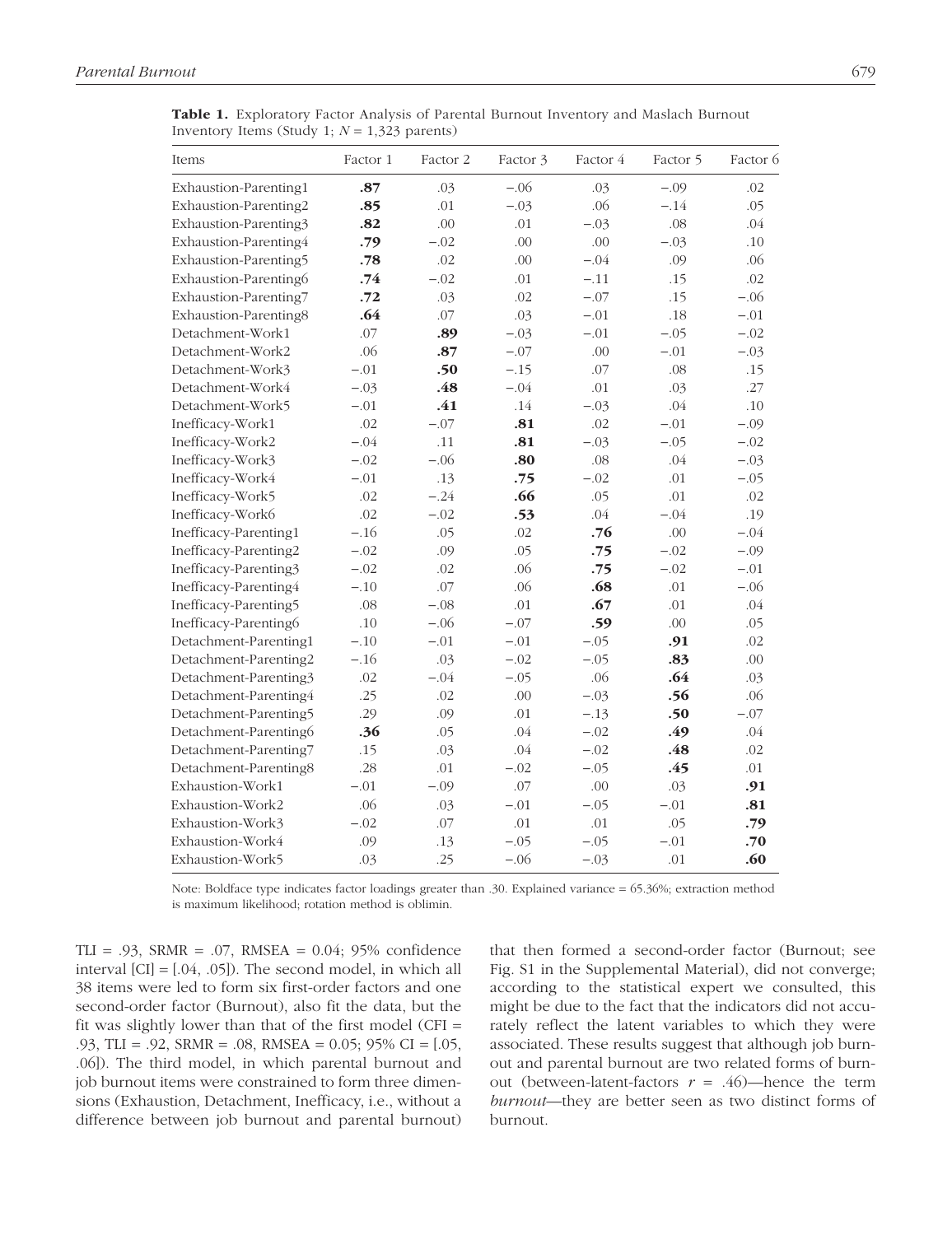## *Discussion*

The results of this study demonstrate the specificity of parental burnout. However, these findings needed to be extended in three ways. First, we needed to replicate these findings in a different sample of parents. Second, we needed to examine whether these different forms of burnout predict (at least partially) different outcomes. Third, we needed to ensure that parental burnout and job burnout are factorially distinct from depressive symptoms and, most importantly, that the *specific* outcomes of each type of burnout cannot be explained by depressive symptoms. We addressed these issues through the three-wave longitudinal study described in Study 2.

## Study 2

# *Factorial distinctiveness and differential outcomes of parental burnout, job burnout, and depressive symptoms*

The goal of Study 2 was to assess the distinctiveness of job burnout and parental burnout in relation to depressive symptoms and to examine whether the three constructs are associated with the same or partially different outcomes. We included nine outcomes in the study: parental satisfaction, parental neglect, parental violence, escape and suicidal ideations, problematic alcohol use, disordered sleep, somatic complaints, job satisfaction, and job turnover intention. These outcomes were chosen to reflect important and previously demonstrated consequences of parental burnout, job burnout, and depression. They have never been examined together in a study that measured the three constructs. We expected the constructs to have partially common consequences (e.g., sleep disorders, somatic disorders, addictive behaviors), but we also expected parental burnout and job burnout to have more pronounced consequences in the specific sphere of life from which they originated. Accordingly, parental burnout should have more pronounced consequences on parenting (parental satisfaction, parental neglect, and violence), and job burnout should have more pronounced consequences at work (job satisfaction, turnover intention).

## *Method*

**Participants.** Participants were recruited via Prolific, a participant-recruitment platform created in the United Kingdom, now used by most top-ranked universities because it enables fast, reliable, and high-quality data collection. Researchers can enter their study proposal and select screening criteria that ensure that only people with certain characteristics can participate (in the present case, only people whose mother tongue is English, who are a parent, and who hold a job). To avoid self-selection bias, participants were not informed that the study was about parental burnout. The study was presented as a study about "factors of fulfillment and exhaustion in professional and family life." Participants who met the prescreening criteria were invited via Prolific to complete the survey online on Qualtrics anonymously (matching across times was done using Prolific ID). As suggested by Prolific, attentional-check questions were randomly inserted in the survey to force participants to pay attention to the study. Participants who failed to select the right answer to the attentional-check questions were dismissed from the analyses. Participants who completed the questionnaire were paid  $\mathcal{L}3$  (\$4) for their participation. The same amount was paid at each wave.

At Time 1, a sample of 822 English-speaking parents (59.2% women) completed the whole study without missing any attentional-check question. The women's ages ranged from 20 to  $63$  years (mean age =  $38.68$ ;  $SD = 8.44$ ), and the men's ages ranged from 21 to 62 years (mean age =  $38.02$ ; *SD* = 7.20). The majority of the sample came from the United Kingdom (55.7%), a minority from other English-speaking countries (31.7%), and the remaining 12.5% from other countries. Overall, the participants had from one to six children. The sample was relatively representative: 38.3% of the participants were educated to secondary level, 43.6% had a first degree from university or college, 15.2% had a master's degree, and 2.9% had a PhD or MBA degree. At Time 2 (4 months after Time1), 521 parents (57.6% women) completed all questionnaires. At Time 3 (8 months after Time 1), 483 parents (56.2% women) completed all questionnaires. Dropout analysis (i.e., binary logistic regressions) at Times 2 and 3 showed that more women (23.5%) than men (16.7%) dropped from Time 1 to Time 2,  $B(1) = .33$ ,  $p < .05$ , and that participants who dropped from Time 1 to Time 2 were slightly younger,  $B(1) = .05$ , *p* < .001. Participants who dropped from Time 2 to Time 3 were also slightly younger,  $B(1) = .04$ ,  $p < .001$ , and had more children, B(1) = −.15, *p* < .05.

*Measures.* In addition to sociodemographic questions, the following questionnaires were included at Time 1, Time 2, and Time 3. All the questionnaires were completed with the forced-choice option in Qualtrics, which ensured a data set with no missing data until participants stopped completing the questionnaire. Some participants did not complete the study until the end, which explains the slightly varying sample sizes across analyses. Means and standard deviations are reported in Table S2 in the Supplemental Material.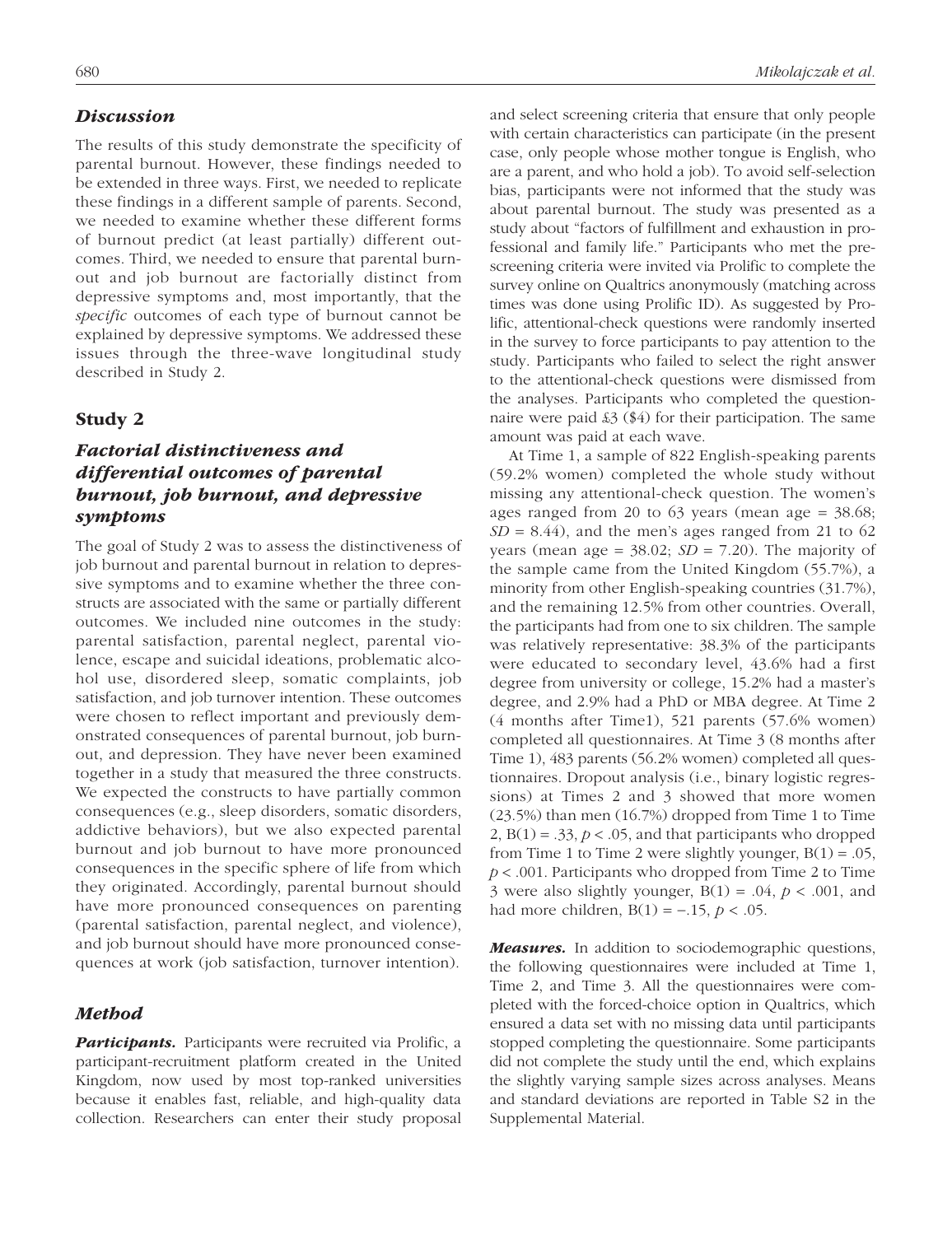Parental burnout was assessed with the PBI (see Note 3; Roskam et al., 2017), as in Study 1. Cronbach's αs were .93, .92, and .93 at Times 1, 2, and 3, respectively.

Job burnout was assessed with the MBI-GS (Maslach et al., 2010), as in Study 1. Cronbach's αs were .89, .90, and .90 at Times 1, 2, and 3, respectively.

Depressive symptoms were assessed using the PHQ-8 (Kroenke et al., 2009), a questionnaire widely used in psychiatry to screen for depressive symptoms (for comparative studies with other instruments, see Löwe et al., 2004; Wells, Horton, LeardMann, Jacobson, & Boyko, 2013; Williams, Pignone, Ramirez, & Stellato, 2002). Each item measures one of the nine criteria for depression from the *DSM–5* (American Psychiatric Association, 2013), except for suicidal thoughts. It has been shown that global scores in the PHQ-9 (including an item about suicidal thoughts) and PHQ-8 (excluding this item) have a .97 correlation with each other (Wells et al., 2013) and that including this item does not change the specificity or sensitivity of the instrument (Kroenke et al., 2009). Because we had already asked about suicidal thoughts in another questionnaire (see paragraph on escape and suicidal thoughts below), we preferred to avoid repeating this sensitive question and therefore chose to use the PHQ-8 instead of PHQ-9. Respondents were asked to indicate how often they had experienced each symptom over the past month on a 4-point Likert scale (*not at all, several days, on more than half the days, nearly every day*). The global score was obtained by summing up the items. Cronbach's αs were .90, .90, and .90 at Times 1, 2, and 3, respectively.

Overall parental satisfaction was measured using three items created for the purpose of the current study: "I feel fulfilled as a parent," "My children give meaning to my life," and "I am amazed by my children." Respondents indicated their level of agreement with each item on a 7-point Likert-type scale (1 = *strongly disagree*, 7 = *strongly agree*). A global score was obtained by averaging the item scores. Cronbach's αs were .86, .86, and .85 at Times 1, 2, and 3, respectively.

Parental neglect was assessed with a selection of items from the Parental Neglect Scale (Mikolajczak, Brianda, et al., 2018). As in Mikolajczak, Gross, and Roskam (2019), this shortened measure was composed of three items: one item targeting physical neglect ("I don't care about my children when I know I should [meals, hygiene, etc.]"), one item targeting educational neglect ("I don't help my children when they really need it [for their homework, to make a decision, to resolve a conflict, etc.]"), and one item targeting emotional neglect ("I don't comfort my children when they are sad, frightened, or distraught"). Items were rated on an 8-point Likert scale (1 = *never or less than once a year*, 2 = *less than once a month*, 3 = *about once a month*, 4 = *a few*  *times a month*, 5 = *about once a week*, 6 = *a few times a week*, 7 = *about once a day*, 8 = *a few times a day*). A global score was obtained by averaging the item scores. Cronbach's αs were .82, .70, and .83 at Times 1, 2, and 3, respectively.

Parental violence was assessed with a selection of items from the Parental Violence Scale (Mikolajczak, Brianda, et al., 2018). As in Mikolajczak, Gross, and Roskam (2019), this shortened measure was composed of three items: one item targeting verbal violence ("I say things to my children that I then regret [threats, insults, ridiculous nicknames, etc.]"), one item targeting physical violence ("When I get angry, I throw objects at my children or I shake my children"), and one item targeting psychological violence ("I tell my children that I am going to leave, and that they won't see me again if they continue to be difficult"). Items were rated on an 8-point Likert scale identical to that of parental neglect. A global score was obtained by averaging the item scores. Cronbach's αs were .74, .61, and .68 at Times 1, 2, and 3, respectively.

Escape and suicidal ideations were assessed with three items (see Mikolajczak et al., 2019): two items measuring family escape ideations ("I want to leave everything and start a new life" and "I want to go away without leaving any address") and one item measuring suicidal thoughts ("I have suicidal thoughts"). Respondents indicated their level of agreement with each item on an 8-point Likert scale identical to that of parental neglect. A global score was obtained by averaging the item scores. Cronbach's αs were .82, .80, and .85 at Times 1, 2, and 3, respectively.

Problematic alcohol use was measured using the two alcohol-related consequences from the Comprehensive Inventory of Substance and Behavioral Addictions (Deleuze et al., 2015): "During the last three months, has your alcohol consumption brought about negative consequences in your everyday life (e.g., reproaches from or quarrels with the family and/or friends, judicial problems, health problems, negative impact on professional life)?" and "During the last three months, it has been difficult for me to refrain from drinking," both rated on a 4-point Likert scale (1 = *fully disagree*, 2 = *tend to disagree*, 3 = *tend to agree*, 4 = *fully agree*). A global score was obtained by averaging the item scores. Cronbach's αs were below conventionally accepted levels (.52, .51, and .50 at Times 1, 2, and 3, respectively), which indicated that results regarding this variable must be interpreted cautiously.

Disordered sleep was evaluated by a brief questionnaire assessing frequency of sleep difficulties (sleep onset latency > 30 min, nocturnal awakenings > 30 min, waking > 20 min before alarm, nightmares) and subjective sleep quality during the past month on a 4-point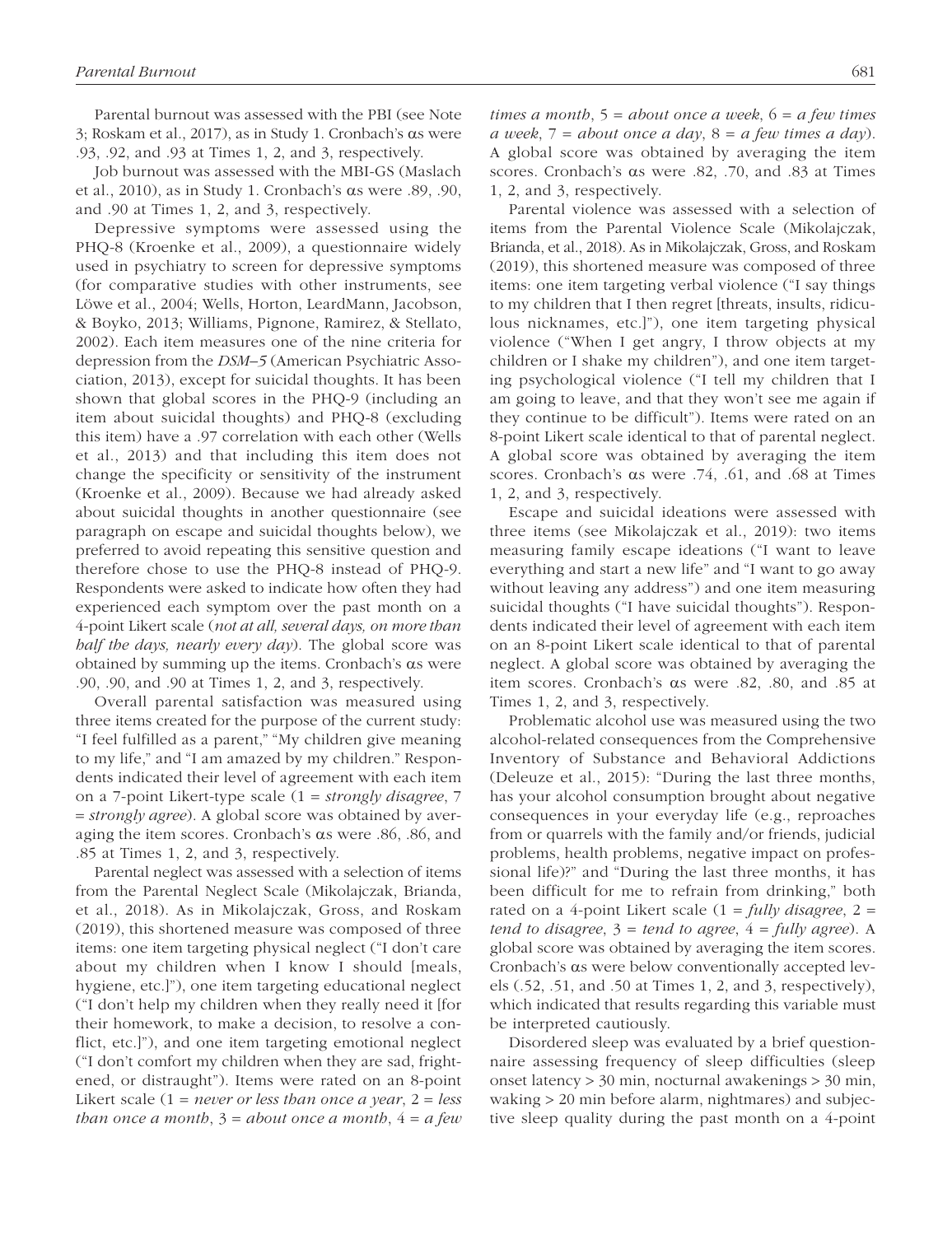scale  $(1 = never, 2 = less than once a week, 3 = once or)$ *twice a week*, 4 = *three times a week or more*). A score for sleep problems was obtained by averaging the item scores. Cronbach's αs were .75, .72, and .78 at Times 1, 2, and 3, respectively.

Somatic complaints were assessed using a selection of the nine most frequent symptoms of the most widely used physical symptoms checklist, the Pennebaker Inventory of Limbic Languidness (Pennebaker, 1982): headache or migraine, back pain, heartburn or abdominal pain, chest pain or racing heart, stiff or sore muscles, running or stuffy nose, sensitive or tender skin, itchy eyes or skin, and cold hands or feet even in hot weather. Items were rated on an 8-point Likert scale identical to that of parental neglect. A global score was obtained by averaging the item scores. Reliabilities were not computed because symptoms were not expected to covary (i.e., a person who has frequent migraine is not necessarily expected to have frequent backache).

Overall job satisfaction was measured using three items from Quinn and Shepard's (1974) job satisfaction index. The items used here were: "All in all, I'm very satisfied with my current job"; "In general, my job measures up to the sort of job I wanted when I took it"; "Knowing what I know now, if I had to decide all over again whether to take my job, I would" (for similar item selection, see also Eisenberger, Cummings, Armeli, & Lynch, 1997). Respondents indicated their level of agreement with each item on a 7-point Likert-type scale  $(1 =$ *strongly disagree*, 7 = *strongly agree*). A global score was obtained by averaging the item scores. Cronbach's αs were .91, .92, and .93 at Times 1, 2, and 3, respectively.

Intention to quit the organization (turnover intention) was assessed using three items from Lichtenstein, Alexander, McCarthy, and Wells (2004): "I often think about quitting my company," "I intend to search for a position with another employer within the next year," and "I intend to leave my company in the near future." Respondents indicated their level of agreement with each item on an 8-point Likert scale identical to that of parental neglect. A global score was obtained by averaging the item scores. Cronbach's αs were .95, .95, and .96 at Times 1, 2, and 3, respectively.

#### *Statistical analyses*

*Factorial distinctiveness.* To examine the factorial distinctiveness of parental burnout, job burnout, and depressive symptoms, we started by performing EFA on the baseline sample of parents  $(N = 822)$ . The 22 items of the PBI, the 16 items of the MBI, and the 8 items of the PHQ were entered together in the analysis and subjected to an EFA using maximum likelihood estimation with oblimin rotation. Because the EFA with parental burnout and job burnout in Study 1 yielded a six-factor solution and because depression is supposed to be a single-factor construct, we set the number of factors to extract to seven. The result of the EFA shown in the Results section corresponds to the pattern matrix of factor loadings. Then, we compared the seven-factor solution that emerged with more parsimonious solutions. Indeed, if job burnout, parental burnout, and depression constructs are not really distinct from each other (or if some of their dimensions are not really distinct from each other), one would expect that solutions with a lower number of factors (in which some job-burnout, parental-burnout, or depression items load on the same factor) would represent a better fit to the data. We therefore compared the sevenfactor solution with one-, two-, three-, four-, five-, and six-factor solutions.

We then performed CFA using Stata 15. CFAs were performed on the same sample (the sample size was not large enough to split the sample as in Study 1) and conducted on the basis of the covariance matrix and using robust maximum likelihood estimation with Satorra-Bentler correction for nonnormal data (Satorra & Bentler, 1994). Several goodness-of-fit indices were used to determine the acceptability of the models: RMSEA, SRMR, CFI, and TLI. We tested and compared three models. In the first model, the 22 items of Parental Burnout formed three first-order factors (Exhaustion-Parenting, Detachment-Parenting, Inefficacy-Parenting) loading on a second-order factor (Parental Burnout), the 16 items of job burnout formed three first-order factors (Exhaustion-Work, Detachment-Work, Inefficacy-Work) loading on a second-order factor (Job Burnout), and the 8 items of depression formed one latent factor (Depression); there were covariances between parental burnout, job burnout, and depression. In the second model, the 22 items of Parental Burnout formed three first-order factors (Exhaustion-Parenting, Detachment-Parenting, Inefficacy-Parenting), the 16 items of Job Burnout formed three first-order factors (Exhaustion-Work, Detachment-Work, Inefficacy-Work), and the 8 items of depression formed a first-order factor (Depression); all first-order factors loaded on a single secondorder factor (Psychopathology). In the third model, the 22 items of Parental Burnout, the 16 items of Job Burnout, and the 8 items of Depression formed one and the same construct, a single latent variable (Psychopathology).

*Distinctiveness of outcomes.* We first used path analyses to assess the prospective impact of parental burnout, job burnout, and depressive symptoms on parental satisfaction, parental neglect, parental violence, escape and suicidal ideation, problematic alcohol consumption, disordered sleep, somatic complaints, job satisfaction, and turnover intention. The path analysis was conducted on the 522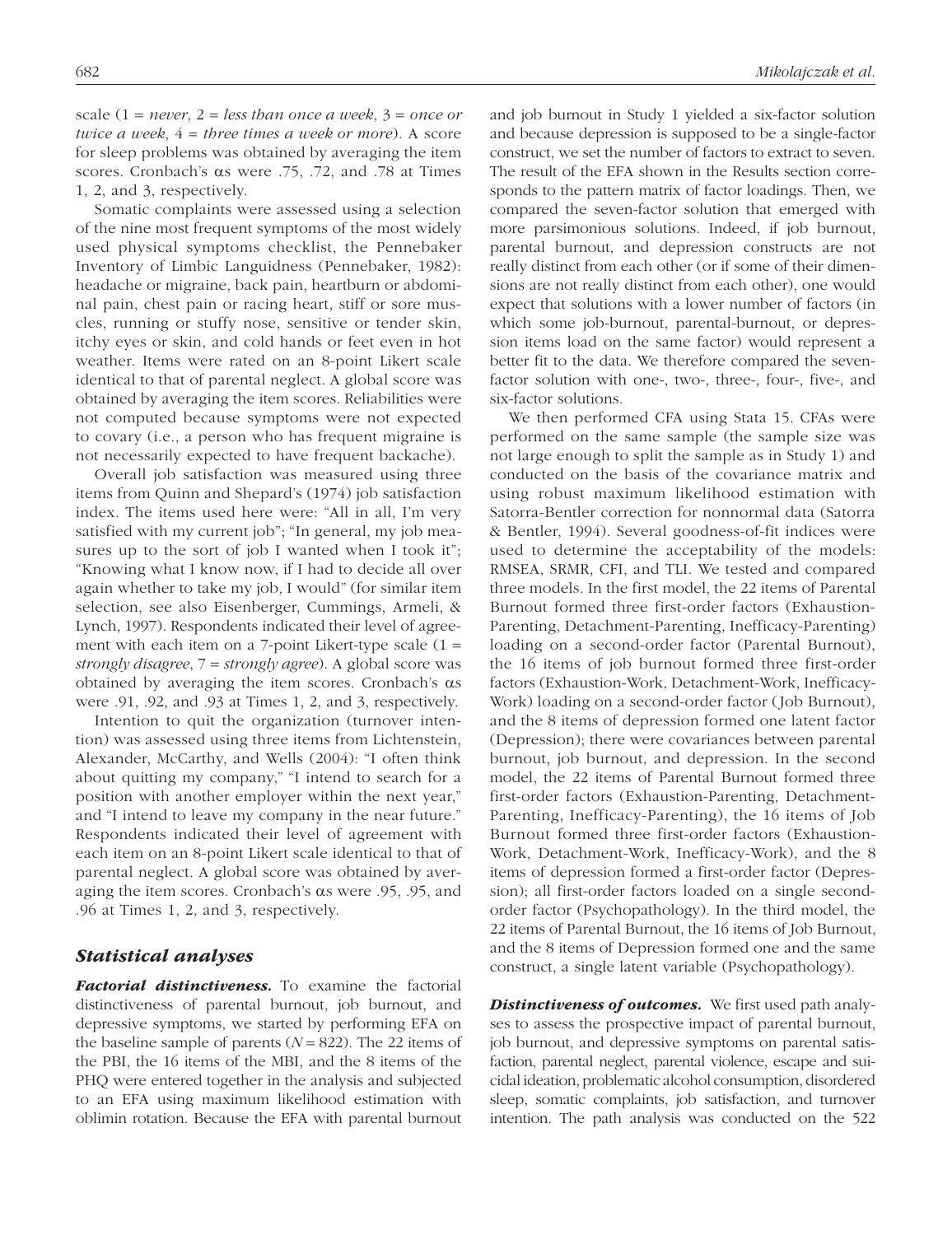participants who completed all measures at both Time 1 and Time 2. It was performed using maximum likelihood estimation<sup>6</sup> for path coefficients. Paths connected the three constructs (Time 1 parental burnout, Time 1 job burnout, Time 1 depressive symptoms) with the various outcomes (Time 2 parental satisfaction, Time 2 parental neglect, Time 2 parental violence, Time 2 escape and suicidal ideation, Time 2 problematic alcohol consumption, Time 2 disordered sleep, Time 2 somatic complaints, Time 2 job satisfaction, Time 2 turnover intention). Antecedent variables were allowed to correlate with each other, and the residuals of outcome variables were allowed to covary with each other. The model was computed on observed variables, and the overall model fit was therefore perfect. However, the overall fit of the model is of little interest here: The important information is the varying strength of association between different paths (standardized coefficients). We then ran post hoc tests to statistically compare path coefficients in order to stringently test whether the relations between the antecedent measure (parental burnout, job burnout, or depressive symptoms) and the outcomes significantly differed across domains.

We then took advantage of the three waves of Study 2 to investigate intraindividual patterns of change over time (i.e., how within-person change in parental burnout, job burnout, or depressive symptoms are associated with within-person change in the various outcomes). The analysis of change was conducted using a multilevel modeling (MLM) framework with the HLM 7.03 software (for more details about MLM methodology, see Francis, Fletcher, Stuebing, Davidson, & Thompson, 1991; Raudenbush & Bryk, 2002). MLM estimates are based on all the available data at Level 1 but without imputing data. HLM uses maximum likelihood estimation, which does not require the assumption of missingness completely at random. This method was chosen because it allowed us to include parents who did not participate at each measurement point in the study sample.

In the current study, the time component used was the wave (Time 1, Time 2, and Time 3). MLM allows time-varying predictors to be included in the model. As a result, we were able to predict the change in a given outcome from changes in parental burnout, job burnout, or depressive symptoms while controlling for change in other outcomes. Time-varying predictors were added to the Level 1 equation as follows:  $\text{OUTCOME}_{1} = \pi_{0i} + \pi_{1i} \times (\text{TIME}_{ti}) + \pi_{2i} \times (\text{parental}_{1})$ burnout<sub>*ti*</sub>) +  $\pi_{3i}$  × (job\_burnout<sub>*ti*</sub>) +  $\pi_{4i}$  × (depressive symp- $\tau_{\text{tot}}$ ) +  $\pi_{5i}$  × (outcome<sub>*\_2<sub>ti</sub>*)</sub> +  $\pi_{6i}$  × (outcome*\_3<sub>ti</sub>*) +  $\pi_{7i}$  × (outcome<sub>*n<sub>ti</sub>*) +  $e_{ti}$ ; OUTCOME<sub>*l<sub>ti</sub>* is observed</sub></sub> score at time *t* for participant *i*,  $\pi_{0i}$  is the initial status (intercept) for participant  $i$ ,  $\pi$ <sub>i</sub> is the rate of change (slope) for participant *i* per unit increase in time, and

TIME*ti* is the time component. Variability between individuals was controlled for at Level 2 ( $\pi_{1i} = \beta_{10} + r_{1i}$ );  $\pi_{1i}$ is the rate of change for participant *i*,  $\beta_{10}$  is the mean rate of change per unit increase in time (averaged for all participants), and  $r_{1i}$  is the distance between participant *i* and mean slope.

At Level 1, the time-varying predictors were withinperson-centered to address bias due to unobserved heterogeneity or unmeasured factors that vary across individuals and have a consistent effect over time on the construct of interest (Raudenbush & Bryk, 2002). Time-varying predictors were also constrained to have fixed effects (Raudenbush & Bryk, 2002). To ensure comparability between the coefficients presented in Table S4 in the Supplemental Material, a data transformation was performed before the main MLM analyses were run. Proportion of maximum scoring was applied and finally multiplied by 100 for interpretability so that all scores had the same range (0–100). Note that the intercept was not a matter of particular interest for the current study.

Coefficients in Table S4 correspond to the magnitude of change in the outcome associated with 1 unit of change in the predictor (i.e., every unit deviation from the person-specific mean) over a wave (i.e., 4 months). For instance, the coefficient associated with the change in parental burnout for the outcome parental satisfaction (i.e., −.32) means that every unit increase in parental burnout over a wave (i.e., 4 months) is associated with a decrease of .32 units of parental satisfaction.

## *Results*

#### *Factorial distinctiveness.*

*Exploratory factor analysis.* As indicated in the pattern matrix of factor loadings shown in Table 2, the seven-factor solution perfectly distinguishes between the three factors of job burnout, the three factors of parental burnout, and depressive symptoms. There was one crossloading, but it was within constructs and not between constructs. Moreover, as shown in Table S3 in the Supplemental Material, this seven-factor solution clearly fit the data better in terms of  $\chi^2$  and percentage of variance explained than any more parsimonious solution, which suggests that job-burnout, parental-burnout, and depression items do not load on the same factors.

*Confirmatory factor analysis.* Results showed that the first models, in which parental-burnout, job-burnout, and depression items formed distinct latent factors, both have adequate fit to the data (Model 1: CFI = .92, TLI = .92, SRMR = .07, RMSEA = 0.05; 95% CI = [.05, .06]; Model 2:  $CFI = .91$ ,  $TLI = .90$ ,  $SRMR = .08$ ,  $RMSEA = 0.05$ ;  $95\% CI =$ [.05, .06]). Comparison of fit indices (Akaike information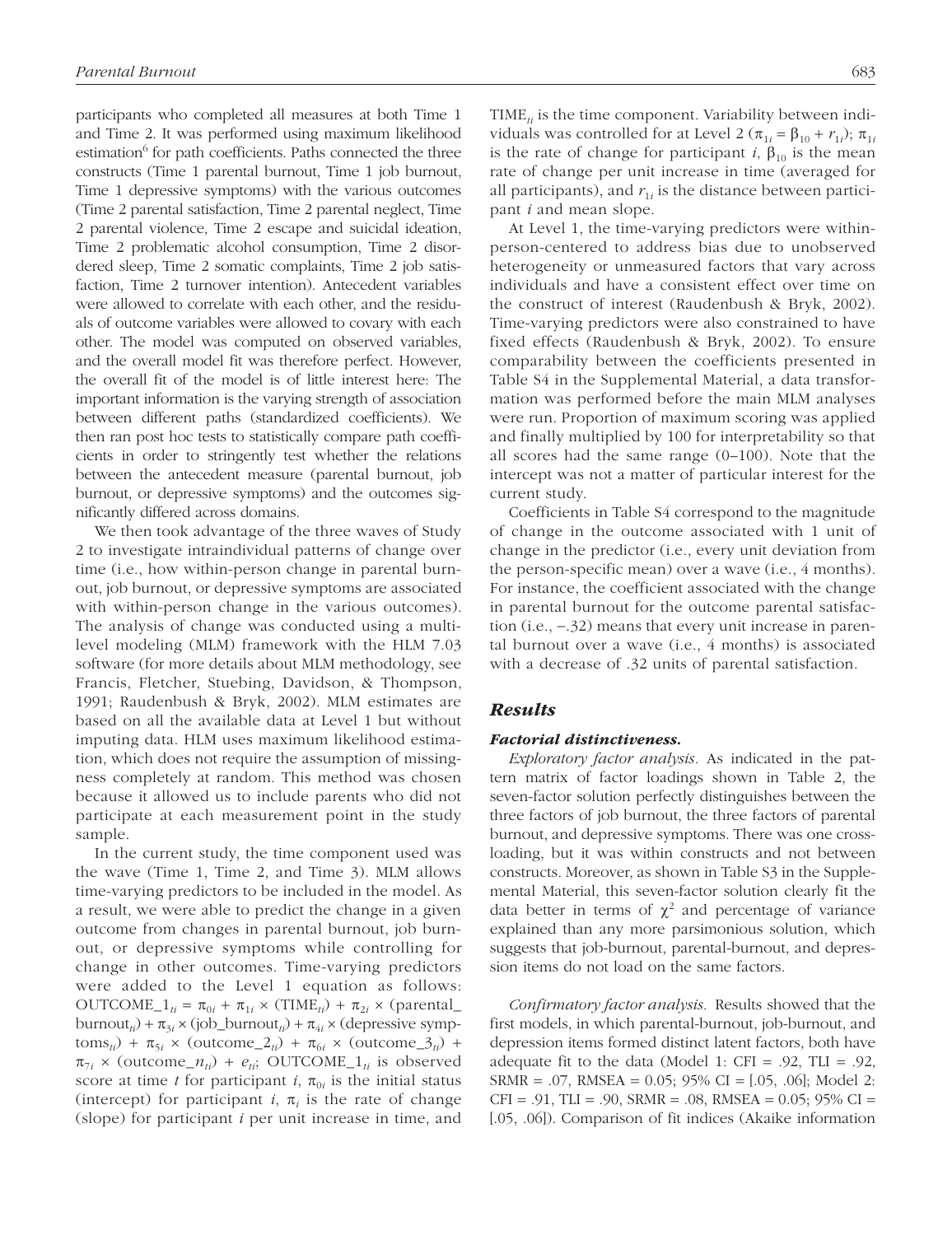| Items                 | Factor 1 | Factor 2 | Factor 3 | Factor 4 | Factor 5 | Factor 6 | Factor 7 |
|-----------------------|----------|----------|----------|----------|----------|----------|----------|
| Exhaustion-Parenting1 | .78      | $-.02$   | $-.05$   | $-.07$   | .07      | $-.05$   | .01      |
| Exhaustion-Parenting2 | .77      | .07      | $-.13$   | $-.10$   | .08      | .04      | .02      |
| Exhaustion-Parenting3 | .76      | .14      | $-.14$   | $-.10$   | .01      | .05      | .06      |
| Exhaustion-Parenting4 | .76      | .06      | $-.11$   | $-.15$   | .10      | .09      | .06      |
| Exhaustion-Parenting5 | .72      | $-.02$   | $-.02$   | .01      | .01      | $-.15$   | $-.05$   |
| Exhaustion-Parenting6 | .66      | .01      | .02      | .01      | .04      | $-.07$   | $-.04$   |
| Exhaustion-Parenting7 | .55      | $-.01$   | .13      | .07      | .03      | $-.09$   | $-.01$   |
| Exhaustion-Parenting8 | .53      | .04      | $-.03$   | $-.28$   | $-.03$   | .08      | .01      |
| Detachment-Work1      | $-.02$   | .93      | $-.03$   | $-.02$   | .04      | $-.01$   | .04      |
| Detachment-Work2      | $-.05$   | .92      | .00.     | $-.02$   | .06      | $-.01$   | .03      |
| Detachment-Work3      | .03      | .61      | .00      | $-.02$   | .04      | $-.14$   | $-.10$   |
| Detachment-Work4      | .09      | .59      | $-.03$   | $-.05$   | .05      | $-.03$   | $-.18$   |
| Detachment-Work5      | .08      | .42      | .04      | .04      | $-.03$   | $-.15$   | $-.01$   |
| Inefficacy-Parenting1 | $-.11$   | .03      | .80      | .03      | $-.02$   | .06      | .02      |
| Inefficacy-Parenting2 | $-.07$   | .02      | .78      | .00      | $-.06$   | .01      | .07      |
| Inefficacy-Parenting3 | $-.16$   | .01      | .78      | $-.11$   | $-.11$   | $-.02$   | .05      |
| Inefficacy-Parenting4 | $-.03$   | .00      | .76      | .02      | $-.02$   | .01      | .09      |
| Inefficacy-Parenting5 | .06      | $-.06$   | .69      | .01      | $-.04$   | .02      | .00      |
| Inefficacy-Parenting6 | .12      | .00      | .60      | .03      | $-.05$   | .03      | $-.03$   |
| Detachment-Parenting1 | $-.10$   | .02      | $-.05$   | $-.94$   | .05      | $-.03$   | .02      |
| Detachment-Parenting2 | $-.14$   | .01      | $-.01$   | $-.90$   | .11      | $-.03$   | .01      |
| Detachment-Parenting3 | .05      | .05      | $-.01$   | $-.83$   | $-.04$   | $-.03$   | $-.03$   |
| Detachment-Parenting4 | .12      | .00      | $-.05$   | $-.72$   | .03      | $-.01$   | $-.02$   |
| Detachment-Parenting5 | .12      | .03      | $-.01$   | $-.67$   | $-.02$   | $-.02$   | $-.03$   |
| Detachment-Parenting6 | .17      | .01      | $-.02$   | $-.64$   | .00      | $-.07$   | $-.05$   |
| Detachment-Parenting7 | .27      | $-.02$   | .02      | $-.53$   | $-.02$   | $-.06$   | $-.09$   |
| Detachment-Parenting8 | .36      | .00      | .04      | $-.44$   | .12      | $-.02$   | $-.04$   |
| Depression1           | .01      | .04      | $-.05$   | .03      | .83      | .04      | .00      |
| Depression2           | .04      | .10      | .03      | .05      | .78      | .04      | $-.08$   |
| Depression3           | .03      | .09      | $-.01$   | $-.10$   | .75      | .02      | $-.01$   |
| Depression4           | .02      | .04      | $-.04$   | $-.08$   | .70      | $-.02$   | .02      |
| Depression5           | .04      | .06      | $-.01$   | $-.07$   | .66      | .03      | $-.07$   |
| Depression6           | $-.03$   | $-.10$   | .05      | $.01\,$  | .65      | $-.14$   | .00.     |
| Depression7           | .13      | $-.07$   | .02      | .10      | .63      | $-.22$   | $-.03$   |
| Depression8           | $-.05$   | .02      | $-.01$   | $-.22$   | .59      | .01      | .06      |
| Exhaustion-Work1      | .03      | .01      | $-.03$   | .04      | $-.01$   | $-.83$   | .01      |
| Exhaustion-Work2      | $-.01$   | .00      | $.00\,$  | $-.12$   | .04      | $-.78$   | .03      |
| Exhaustion-Work3      | .01      | .09      | $-.04$   | $-.02$   | .04      | $-.77$   | .01      |
| Exhaustion-Work4      | $.00\,$  | $.14$    | $-.03$   | $-.03$   | .05      | $-.77$   | $.01\,$  |
| Exhaustion-Work5      | $.04$    | $.08\,$  | $-.05$   | .06      | .05      | $-.77$   | $-.05$   |
| Inefficacy-Work1      | .05      | $-.04$   | $-.10$   | $-.04$   | $-.05$   | $.02\,$  | .82      |
| Inefficacy-Work2      | .06      | $-.12$   | $-.10$   | $-.02$   | .03      | $-.02$   | .75      |
| Inefficacy-Work3      | .03      | $-.12$   | .07      | $-.03$   | $-.01$   | .01      | .64      |
| Inefficacy-Work4      | $-.05$   | .09      | .08      | .11      | $.01\,$  | .02      | .57      |
| Inefficacy-Work5      | $-.02$   | $.02\,$  | .12      | .03      | $-.02$   | .05      | .56      |
| Inefficacy-Work6      | $-.03$   | .07      | $.14$    | .02      | $-.02$   | $-.08$   | .36      |

Table 2. Exploratory Factor Analysis on Parental Burnout Inventory, Maslach Burnout Inventory, and Depression Items (Study 2; *N* = 822)

Note: Boldface type indicates factor loadings greater than .30. Explained variance = 67.13%; extraction method is maximum likelihood; rotation method is oblimin.

criterion, Bayesian information criterion) indicated that Model 1 was slightly better than Model 2. By contrast, the third model, in which parental-burnout, job-burnout,

and depression items formed one and the same latent construct, had poor fit to the data (CFI = .65, TLI = .62, SRMR = .13, RMSEA = 0.10; 95% CI = [.10, .11]).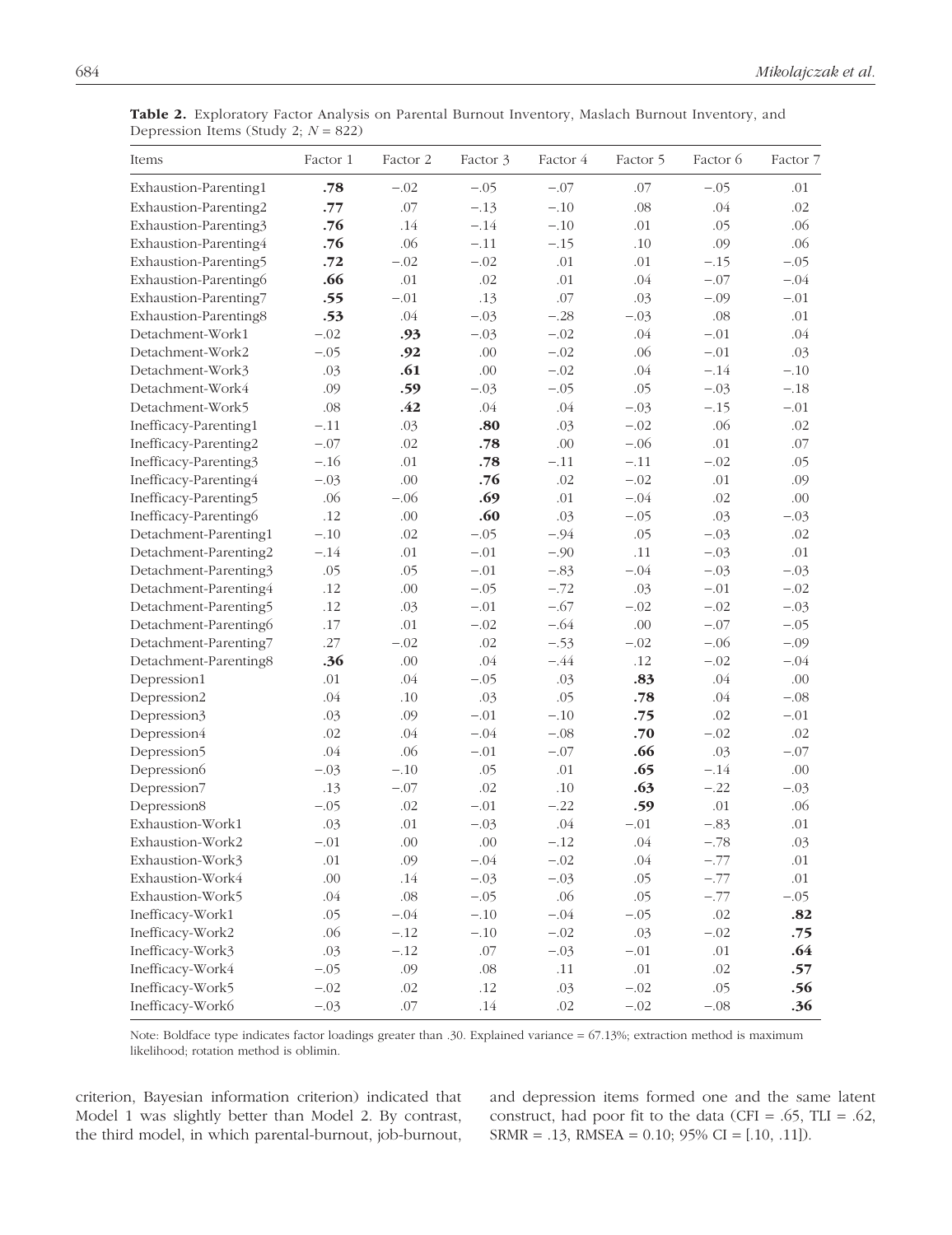

Fig. 2. Outcomes of parental burnout, job burnout, and depression (Study 2;  $N = 521$ ; 37.6% participants dropped from Time 1 to Time 2). Maximum likelihood estimations for path coefficients. Only significant standardized coefficients are reported. Asterisks represent significant paths (\* $p < .05$ , \*\*\* $p < .001$ ).

#### *Distinctiveness of outcomes.*

*Path analysis.* As shown in Figure 2 (showing significant path coefficients only), Figure S2 (showing all coefficients), and Table S5 in the Supplemental Material (post hoc comparisons of path coefficients across measures and outcomes), analyses confirmed that parental burnout had specific outcomes that were predicted by neither job burnout nor depressive symptoms: Parental burnout had a unique effect on parental satisfaction, parental neglect, and parental violence. Analyses also showed that job burnout had specific outcomes that were predicted by neither parental burnout nor depressive symptoms: Job burnout had a unique negative effect on job satisfaction and turnover intention (contrary to job burnout, parental burnout increases job satisfaction). Depressive symptoms had a unique effect on disordered sleep and somatic complaints. Depressive symptoms and parental burnout predicted problematic alcohol use better than job burnout. Finally, parental burnout predicted escape and suicidal ideation better than depressive symptoms, which in turn predicted it better than job burnout.

*Analysis of change.* Analyses modeling within-person changes across the three waves (for model estimates, see Table S4) showed that changes in parental burnout were uniquely associated with changes in parental satisfaction, parental neglect (although not in parental violence), and escape and suicidal ideation; changes in job burnout were uniquely associated with changes in job satisfaction and turnover intention; and changes in depressive symptoms were uniquely associated with changes in problematic alcohol use and disordered sleep.

#### *Discussion*

The findings of Study 2 dovetail with those of Study 1: They replicate the factorial distinctiveness of parental burnout and job burnout in another language and country and further show that these two forms of burnout are also factorially distinct from depressive symptoms. In addition, and most importantly, findings show that although the three constructs have some common outcomes (e.g., problematic alcohol use, disordered sleep, somatic complaints), parental burnout and job burnout have more pronounced impacts in the specific sphere of life from which they originated: Parental burnout has a unique impact on parenting (parental satisfaction, parental neglect and violence), and job burnout has a unique impact at work (job satisfaction, turnover intention).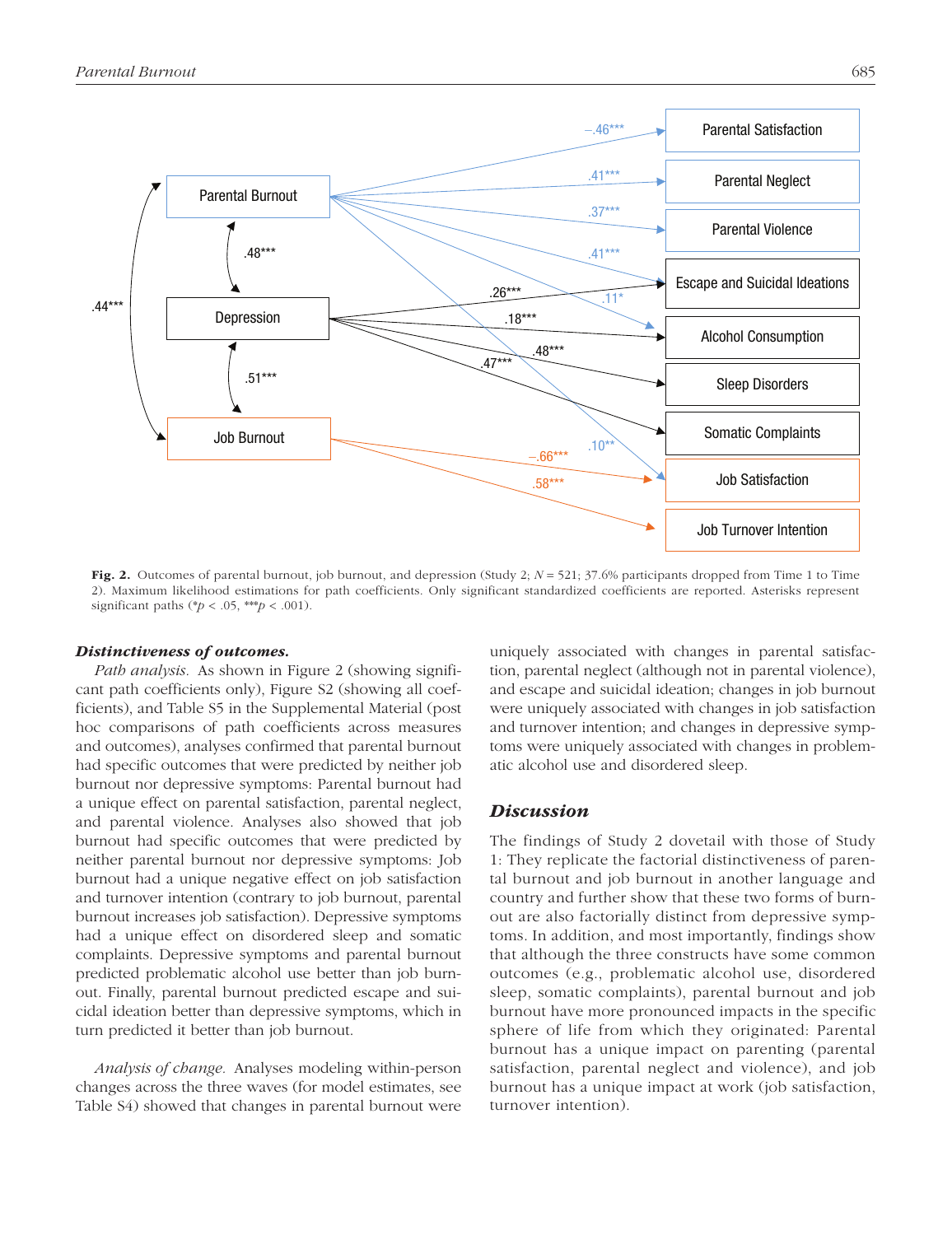## General Discussion

These studies support the view that parental burnout and job burnout are distinct forms of burnout that each have specific outcomes that cannot be predicted merely by depressive symptoms. It also seems clear that parental burnout meets the criteria for construct distinctiveness explained in the introduction: Parental burnout items load on interpretable factors distinct from close constructs (Kudielka, von Känel, Gander, & Fischer, 2004), and it has partially distinct outcomes (Campbell et al., 2013). The findings also support the clinical added value of the construct: Parental burnout has a unique and consequential impact for children (neglect, violence). The distinctiveness of parental burnout from job burnout and depressive symptoms has important theoretical and practical implications.

#### *Theoretical implications*

At the theoretical level, our results help to shed light on the ongoing debate as to whether burnout is a context-free or context-bound syndrome. The current results strongly support the idea that burnout is contextrelated and that the context is highly relevant to prediction of the consequences. The fact that burnout is context-related does not mean, however, that parental burnout and job burnout can never co-occur (they probably do in some cases, as suggested by the size of correlation between the two latent factors, i.e., .46 in Study 1 and .44 in Study 2) or that burnout in one sphere cannot prompt the development of burnout in the other sphere. As can be seen in our results, parental burnout actually increases job satisfaction. It is therefore possible that burned-out parents who increasingly invest in their job because it has become their safe haven and source of happiness might ultimately become more vulnerable to job burnout over time, especially if parental burnout is not taken care of.

Another important theoretical implication is that parental burnout cannot be equated with depressive symptoms. As long as depression is viewed and measured as an uncontextualized disorder, then the constructs and measures of parental burnout and job burnout will keep their added value, even if only to predict the consequences. Note that the independence of the constructs does not mean that parental burnout cannot lead to major depression. In a 7-year prospective study, Hakanen and Shaufeli (2012) showed that job burnout facilitated the development of future depression in a minority of participants. The same probably holds true for parental burnout. Depending on the seriousness of the symptoms, the distinctiveness of these two constructions may also vary (e.g., at the beginning, they may be clearly different, but across time, it might be difficult to distinguish between them, especially if one form of burnout has spilled over to the other domain). Future research is clearly needed to better understand the developmental dynamics of these symptoms.

## *Practical implications*

In addition to their theoretical value, the findings reported here also have substantial practical importance. First, the unique impact of parental burnout for children underscores the need for doctors, therapists, and social workers to be informed about parental burnout. They must be able to identify this condition and make a differential diagnosis between the two forms of burnout and depressive symptoms. Second, our findings justify the continuation of research on parental burnout: As shown in this article, research on depression and job burnout are not sufficient to shed light on the specific consequences of parental burnout. Further research is therefore needed not only on links between parental burnout and neglect and violence but also on other potential consequences at mesosocial (e.g., parent–school collaboration, coparental conflicts) and macrosocial levels (e.g., children's placement, children's health care expenditures).

The outcomes of parental burnout highlight the pressing need to develop interventions to prevent and treat parental burnout. The latter can and must be inspired by research in nearby fields, but our results strongly suggest that interventions that have proven effective in reducing job burnout may not be adopted as they stand to burned-out parents. This is obviously true for interventions that target job-specific antecedents, but it is also true for interventions that target common etiological mechanisms, such as self-compassion or lack thereof. Although burned-out parents too would benefit from learning to accept their weaknesses, limitations, and mistakes as part of shared humanity, they obviously cannot regard acts of neglect or violence toward their children with the same kindness. As this example illustrates, interventions must be developed or adapted considering the specificities of parental burnout.

# *Limitations and directions for future research*

The current findings are robust (large sample sizes replicated in two samples from different cultural contexts), but several limitations bear mention. A first limitation is that Study 2 relied on self-reported outcomes. One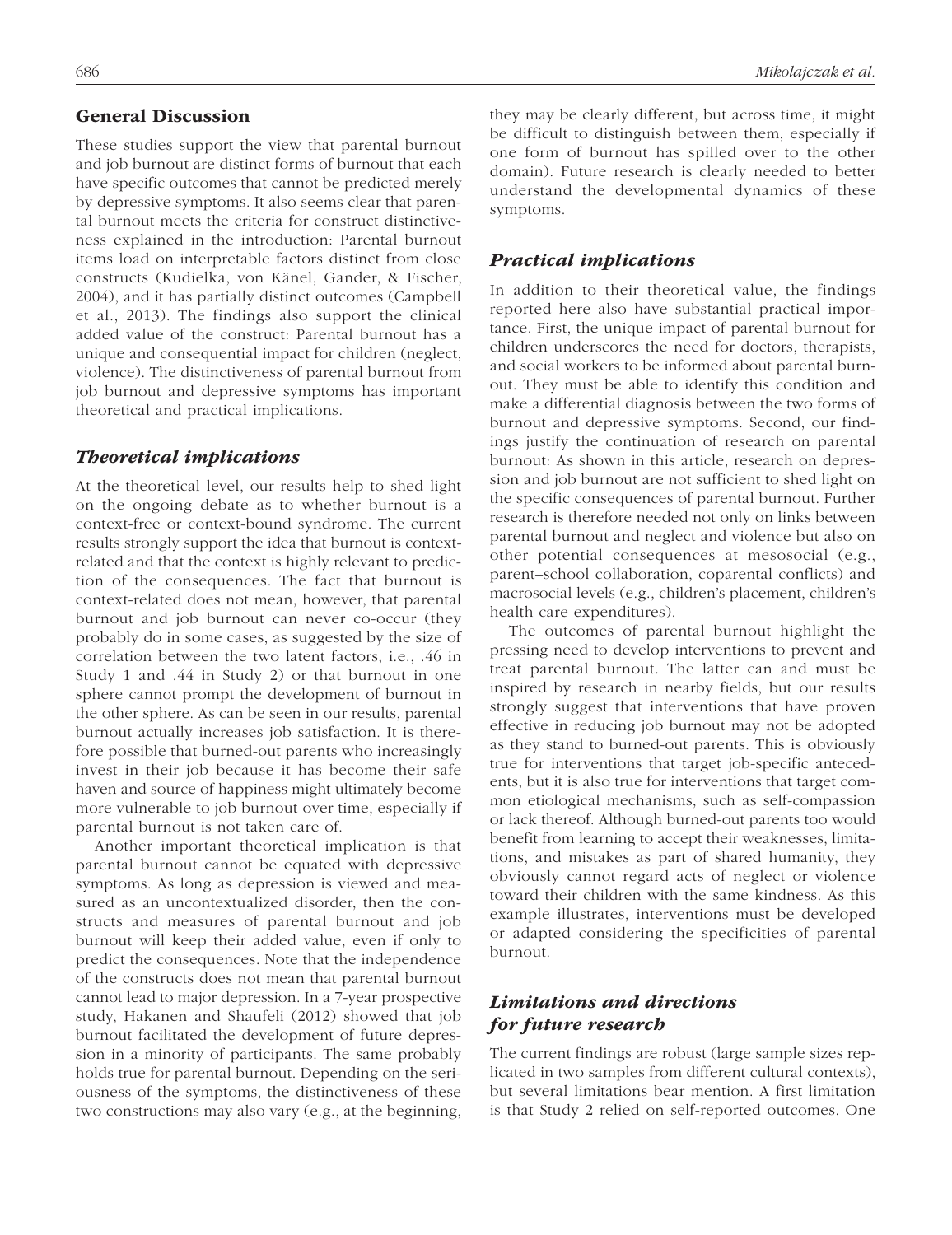research direction is to extend the present research by using objectively assessed outcome measures. It is difficult for the variables investigated here (because only a fraction of neglectful and violent behaviors is reported to the police), but other consequences are more suitable for objective study. A second limitation is that although the two studies were carried in different countries, they were both conducted in a Western cultural context. Therefore, and although we did not find evidence of variation across Studies 1 and 2, specific consequences of parental burnout could possibly vary across cultures, especially if the latter are very different. Future studies in other cultural contexts and Eastern cultures in particular are therefore needed. A third limitation is the dropout rate (41% of the participants had dropped at Time 3), which is not at random: Women and younger participants were slightly more likely to drop out. However, because there are still 56% mothers in the sample at Time 3 and because the mean age of participants only changed by 1 year (38.41 to 39.39 years old), it is unlikely that the nature of dropout in the current study affected our conclusions.

#### **Transparency**

*Action Editor:* Christopher G. Beevers *Editor:* Scott O. Lilienfeld

*Author Contributions*

M. Mikolajczak and I. Roskam contributed equally to this article. M. Mikolajczak, I. Roskam, F. Stinglhamber, and J. J. Gross developed the study concept and the study design. M. Mikolajczak collected the data. I. Roskam performed the data analysis and interpretation. J. J. Gross outlined the manuscript. M. Mikolajczak and I. Roskam drafted the manuscript. J. J. Gross, F. Stinglhamber, and A. Lindahl Norberg provided critical revisions. All of the authors approved the final version of the manuscript for submission.

*Declaration of Conflicting Interests*

M. Mikolajczak and I. Roskam have founded a training institute that delivers training on parental burnout to professionals. The institute was founded after the completion of the study (including the analysis of the results) and after the first submission of this manuscript. Thus, the institute did not participate in the funding of this study or influence the process, the results, or their interpretation in any manner. The remaining author(s) declared that there were no conflicts of interest with respect to the authorship or the publication of this article.

*Open Practices*

All data have been made publicly available via Open Science Framework and can be accessed at [https://osf.io/](https://osf.io/wvruq) [wvruq.](https://osf.io/wvruq) The complete Open Practices Disclosure for this article can be found at [http://journals.sagepub.com/doi/](http://journals.sagepub.com/doi/suppl/10.1177/2167702620917447) [suppl/10.1177/2167702620917447](http://journals.sagepub.com/doi/suppl/10.1177/2167702620917447). This article has received the badge for Open Data. More information about the Open Practices badges can be found at [https://www.psy](https://www.psychologicalscience.org/publications/badges) [chologicalscience.org/publications/badges.](https://www.psychologicalscience.org/publications/badges)

**JI** 

#### ORCID iD

Moïra Mikolajczak D <https://orcid.org/0000-0002-7333-1578>

#### Acknowledgments

We are very grateful to our mutual health insurance partner, the Mutualité Chrétienne, for its help with sample recruitment in Study 1 (particular thanks are due to Hervé Avalosse and Michiel Callens).

#### Supplemental Material

Additional supporting information can be found at [http://](http://journals.sagepub.com/doi/suppl/10.1177/2167702620917447) [journals.sagepub.com/doi/suppl/10.1177/2167702620917447](http://journals.sagepub.com/doi/suppl/10.1177/2167702620917447)

#### **Notes**

1. The website is [https://uclouvain.be/fr/instituts-recherche/](https://uclouvain.be/fr/instituts-recherche/ipsy/consortium-members.html) [ipsy/consortium-members.html](https://uclouvain.be/fr/instituts-recherche/ipsy/consortium-members.html).

2. Deductive and inductive approaches lead to very similar results (Roskam, Brianda, & Mikolajczak, 2018). The deductive approach is a theory-driven approach to parental burnout in which symptoms are deduced from the conceptualization of job burnout as composed of exhaustion, detachment, and inefficacy. The inductive approach is an empirically driven approach to parental burnout in which symptoms are induced from the testimonies of burned-out parents without a priori commitments to the nature of these symptoms.

3. Because Items 1 to 8 and 17 to 22 were adapted from the Maslach Burnout Inventory (MBI), the copyright holder of the MBI holds the rights for these items: Copyright © 1981 Christina Maslach & Susan E. Jackson. All rights reserved in all media. Published by Mind Garden, Inc., [www.mindgarden.com.](www.mindgarden.com) Altered with permission of the publisher.

#### References

- Ahola, K., Honkonen, T., Pirkola, S., Isometsä, E., Kalimo, R., Nykyri, E., . . . Lönnqvist, J. (2006). Alcohol dependence in relation to burnout among the Finnish working population. *Addiction*, *101*, 1438–1443.
- Alarcon, G. M. (2011). A meta-analysis of burnout with job demands, resources, and attitudes. *Journal of Vocational Behavior*, *79*, 549–562.
- American Psychiatric Association (2013). *Diagnostic and statistical manual of mental disorders* (5th ed.). Washington, DC: Author.
- Armon, G., Shirom, A., Shapira, I., & Melamed, S. (2008). On the nature of burnout–insomnia relationships: A prospective study of employed adults. *Journal of Psychosomatic Research*, *65*, 5–12.
- Bakker, A. B., Demerouti, E., & Verbeke, W. (2004). Using the job demands-resources model to predict burnout and performance. *Human Resource Management*, *43*, 83–104.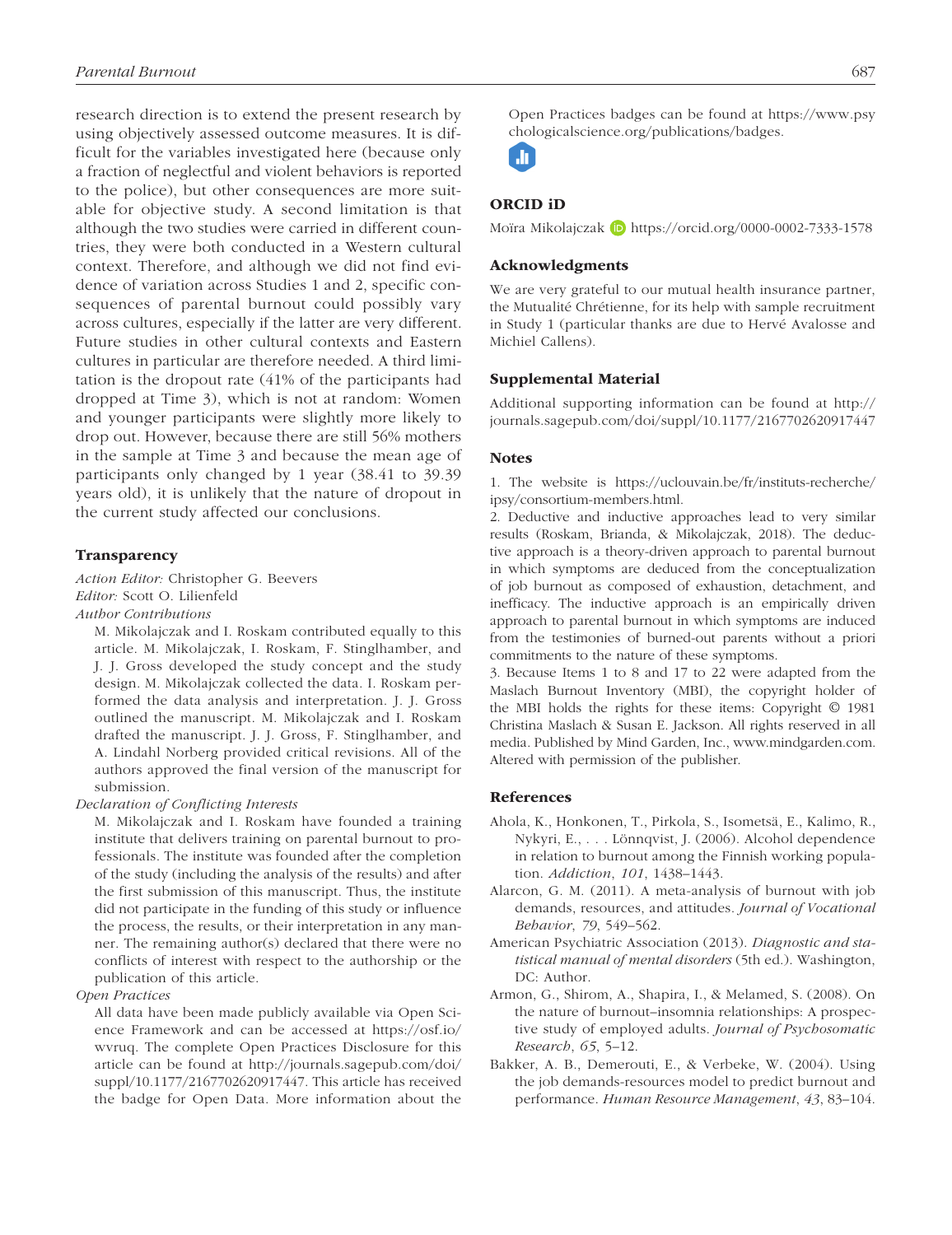- Bakker, A. B., Schaufeli, W. B., Demerouti, E., Janssen, P. P., Van Der Hulst, R., & Brouwer, J. (2000). Using equity theory to examine the difference between burnout and depression. *Anxiety, Stress & Coping*, *13*, 247–268.
- Beck, A. T., Steer, R. A., & Carbin, M. G. (1988). Psychometric properties of the Beck Depression Inventory: Twenty-five years of evaluation. *Clinical Psychology Review*, *8*, 77–100.
- Bianchi, R., Schonfeld, I. S., & Laurent, E. (2015a). Burnout– depression overlap: A review. *Clinical Psychology Review*, *36*, 28–41.
- Bianchi, R., Schonfeld, I. S., & Laurent, E. (2015b). Is it time to consider the "burnout syndrome" a distinct illness? *Frontiers in Public Health*, *3*, Article 158. doi:10.3389/fpubh.2015 .00158
- Bianchi, R., Schonfeld, I. S., & Laurent, E. (2019). The trouble with burnout: An update on burnout-depression overlap. *American Journal of Psychiatry*, *176*, 79.
- Campbell, P., Bishop, A., Dunn, K. M., Main, C. J., Thomas, E., & Foster, N. E. (2013). Conceptual overlap of psychological constructs in low back pain. *Pain*, *154*, 1783–1791.
- Crnic, K., & Low, C. (2002). Everyday stresses and parenting. In M. H. Bornestein (Ed.), *Handbook of parenting: Volume 5: Practical issues in parenting* (pp. 243–268). Mahwah, NJ: Lawrence Erlbaum Associates.
- Deater-Deckard, K. (2008). *Parenting stress*. New Haven, CT: Yale University Press.
- Deleuze, J., Rochat, L., Romo, L., Van der Linden, M., Achab, S., Thorens, G., . . . Billieux, J. (2015). Prevalence and characteristics of addictive behaviors in a community sample: A latent class analysis. *Addictive Behaviors Reports*, *1*, 49–56.
- Demerouti, E., Bakker, A. B., Nachreiner, F., & Schaufeli, W. B. (2001). The job demands-resources model of burnout. *Journal of Applied Psychology*, *86*, 499–512.
- Eisenberger, R., Cummings, J., Armeli, S., & Lynch, P. (1997). Perceived organizational support, discretionary treatment, and job satisfaction. *Journal of Applied Psychology*, *82*, 812–820.
- Francis, D. J., Fletcher, J. M., Stuebing, K. K., Davidson, K. C., & Thompson, N. M. (1991). Analysis of change: Modeling individual growth. *Journal of Consulting and Clinical Psychology*, *59*, 27–37.
- Gérain, P., & Zech, E. (2018). Does informal caregiving lead to parental burnout? Comparing parents having (or not) children with mental and physical issues. *Frontiers in Psychology*, *9*, Article 884. doi:10.3389/fpsyg.2018.00884
- Hakanen, J. J., & Schaufeli, W. B. (2012). Do burnout and work engagement predict depressive symptoms and life satisfaction? A three-wave seven-year prospective study. *Journal of Affective Disorders*, *141*, 415–424.
- Hamilton, M. (1960). A rating scale for depression. *Journal of Neurology, Neurosurgery, and Psychiatry*, *23*, 56–62.
- Hu, L. T., & Bentler, P. M. (1999). Cutoff criteria for fit indexes in covariance structure analysis: Conventional criteria versus new alternatives. *Structural Equation Modeling: A Multidisciplinary Journal*, *6*, 1–55.
- Hubert, S., & Aujoulat, I. (2018). Parental burnout: When exhausted mothers open up. *Frontiers in Psychology*, *9*, Article 1021. doi:10.3389/fpsyg.2018.01021
- Katon, W. J. (2003). Clinical and health services relationships between major depression, depressive symptoms, and general medical illness. *Biological Psychiatry*, *54*, 216–226.
- Kawamoto, T. K., Furutani, K., & Alimardani, M. (2018). Preliminary validation of Japanese version of the Parental Burnout Inventory and its relationship with perfectionism. *Frontiers in Psychology*, *9*, Article 970. doi:10.3389/ fpsyg.2018.00970
- Kristensen, T. S., Borritz, M., Villadsen, E., & Christensen, K. B. (2005). The Copenhagen Burnout Inventory: A new tool for the assessment of burnout. *Work & Stress*, *19*, 192–207.
- Kroenke, K., Strine, T. W., Spitzer, R. L., Williams, J. B., Berry, J. T., & Mokdad, A. H. (2009). The PHQ-8 as a measure of current depression in the general population. *Journal of Affective Disorders*, *114*, 163–173.
- Kudielka, B. M., von Känel, R., Gander, M. L., & Fischer, J. E. (2004). The interrelationship of psychosocial risk factors for coronary artery disease in a working population: Do we measure distinct or overlapping psychological concepts? *Behavioral Medicine*, *30*, 35–44.
- Lai, H. M. X., Cleary, M., Sitharthan, T., & Hunt, G. E. (2015). Prevalence of comorbid substance use, anxiety and mood disorders in epidemiological surveys, 1990–2014: A systematic review and meta-analysis. *Drug and Alcohol Dependence*, *154*, 1–13.
- Lebert-Charron, A., Dorard, G., Boujut, E., & Wendland, J. (2018). Maternal burnout syndrome: Contextual and psychological associated factors. *Frontiers in Psychology*, *9*, Article 885. doi:10.3389/fpsyg.2018.00885
- Le Vigouroux, S., Scola, C., Raes, M. E., Mikolajczak, M., & Roskam, I. (2017). The big five personality traits and parental burnout: Protective and risk factors. *Personality and Individual Differences*, *119*, 216–219.
- Lichtenstein, R., Alexander, J. A., McCarthy, J. F., & Wells, R. (2004). Status differences in cross-functional teams: Effects on individual member participation, job satisfaction, and intent to quit. *Journal of Health and Social Behavior*, *45*, 322–335.
- Lindahl Norberg, A. (2007). Burnout in mothers and fathers of children surviving brain tumour. *Journal of Clinical Psychology in Medical Settings*, *14*, 130–137.
- Lindahl Norberg, A. (2010). Parents of children surviving a brain tumor: Burnout and the perceived diseaserelated influence on everyday life. *Journal of Pediatric Hematology/Oncology*, *32*, e285–e289.
- Lindström, C., Aman, J., & Lindahl Norberg, A. (2010). Increased prevalence of burnout symptoms in parents of chronically ill children. *Acta Paediatrica*, *99*, 427–432.
- Lindström, C., Aman, J., & Lindahl Norberg, A. (2011). Parental burnout in relation to sociodemographic, psychosocial and personality factors as well as disease duration and glycaemic control in children with Type 1 diabetes mellitus. *Acta Paediatrica*, *100*, 1011–1017.
- Löwe, B., Spitzer, R. L., Gräfe, K., Kroenke, K., Quenter, A., Zipfel, S., . . . Herzog, W. (2004). Comparative validity of three screening questionnaires for DSM-IV depressive